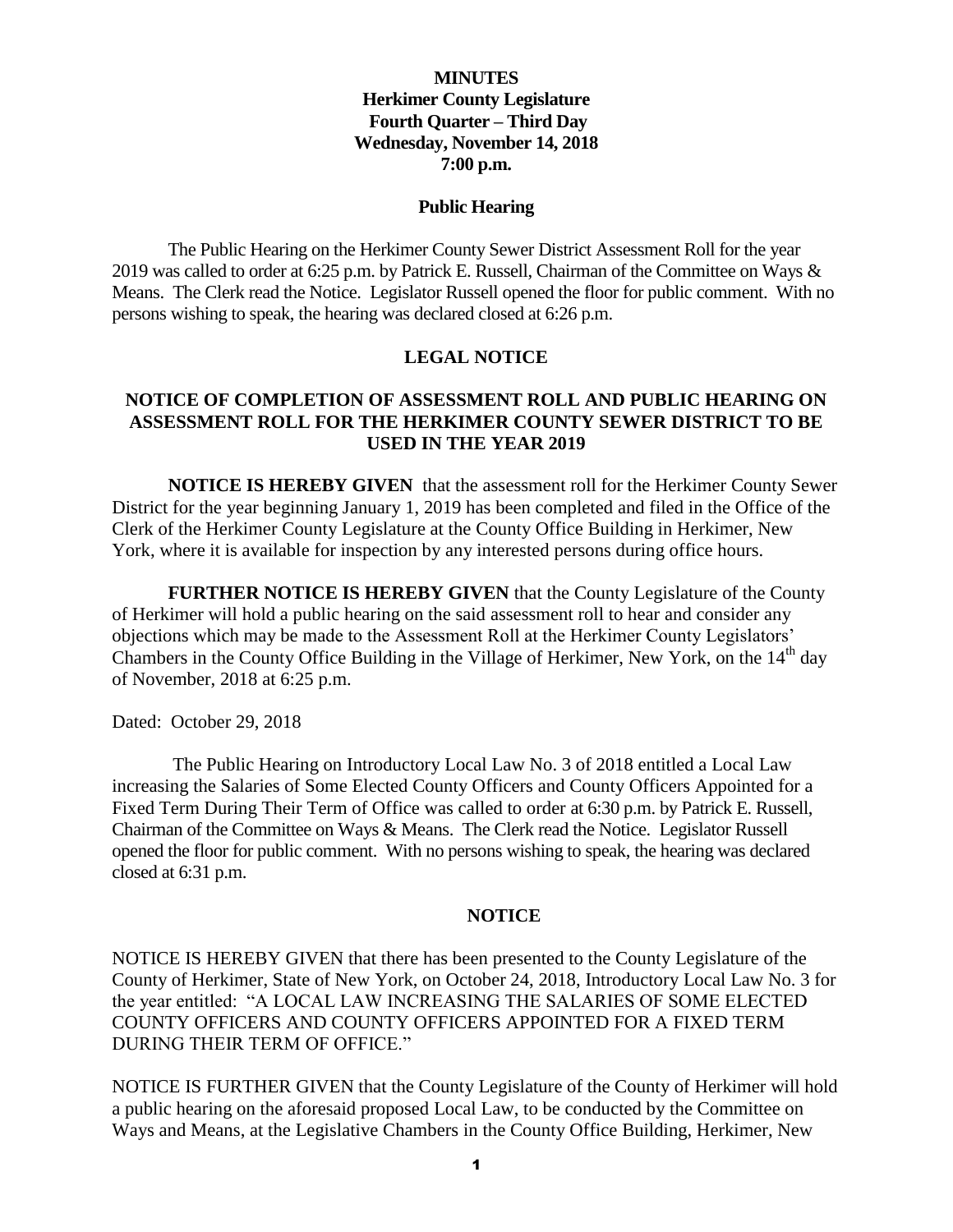York, on the  $14<sup>th</sup>$  day of November, 2018 at 6:30 p.m. at which time all persons interested will be heard.

Dated: October 29, 2018.

By Order of the Herkimer County Legislature

The Regular Session of the Herkimer County Legislature was called to order by Bernard Peplinski, Sr., Chairman of the Legislature at 7:00 p.m.

Chairman Peplinski called on Sheri A. Ferdula, Herkimer County Budget Officer/Purchasing Agent, to lead the legislature in the Pledge of Allegiance.

Chairman Peplinski called for a moment of Silence in recognition of all veterans, past and present.

Roll Call: the following answering the roll. Quorum present.

Present: Malta, Gaworecki, Schrader, Hollum, Johnson, Stephens, Keeler, Brezinski, Manno, Smith, Bono, Ackerman, Peplinski, Campione, Shaw, Russell, Weakley (17).

Absent: None.

Pursuant to Rule 8 of the Rules of the County Legislature, Chairman Peplinski asked if there were any objections or corrections to the minutes of the Special Session of October 15, 2018 or October 24, 2018. With no objections, Chairman Peplinski ordered the minutes approved.

Pursuant to Rule 6, Chairman Peplinski then proceeded with Reports of Standing Committees. Legislator Russell spoke regarding the presentation of the proposed 2019 Budget, Legislator Johnson and Legislator Bono each gave reports of their committee. Chairman Peplinski continued with the regular session.

Pursuant to Rule 11, Comments by Residents, Chairman Peplinski continued with the regular session as no persons were signed up to speak.

Chairman Peplinski stated that the communications received by the Legislature and the committees to which they were referred were listed on the agenda and asked if any member of the Legislature requested mention of any particular communication. There were no requests. Chairman Peplinski continued with the regular session.

No. 435 – A communication was received from The Oneida-Herkimer Solid Waste Authority The Authority submitting copy of proposed budget for 2019. Filed.

No. 436 – A communication was received from HC Sheriff – Submitting Monthly Reports for July and August, 2018. Filed

No. 437 – A communication was received from the HC Soil & Water Conservation District – Advising of Hydroseeding Program. Filed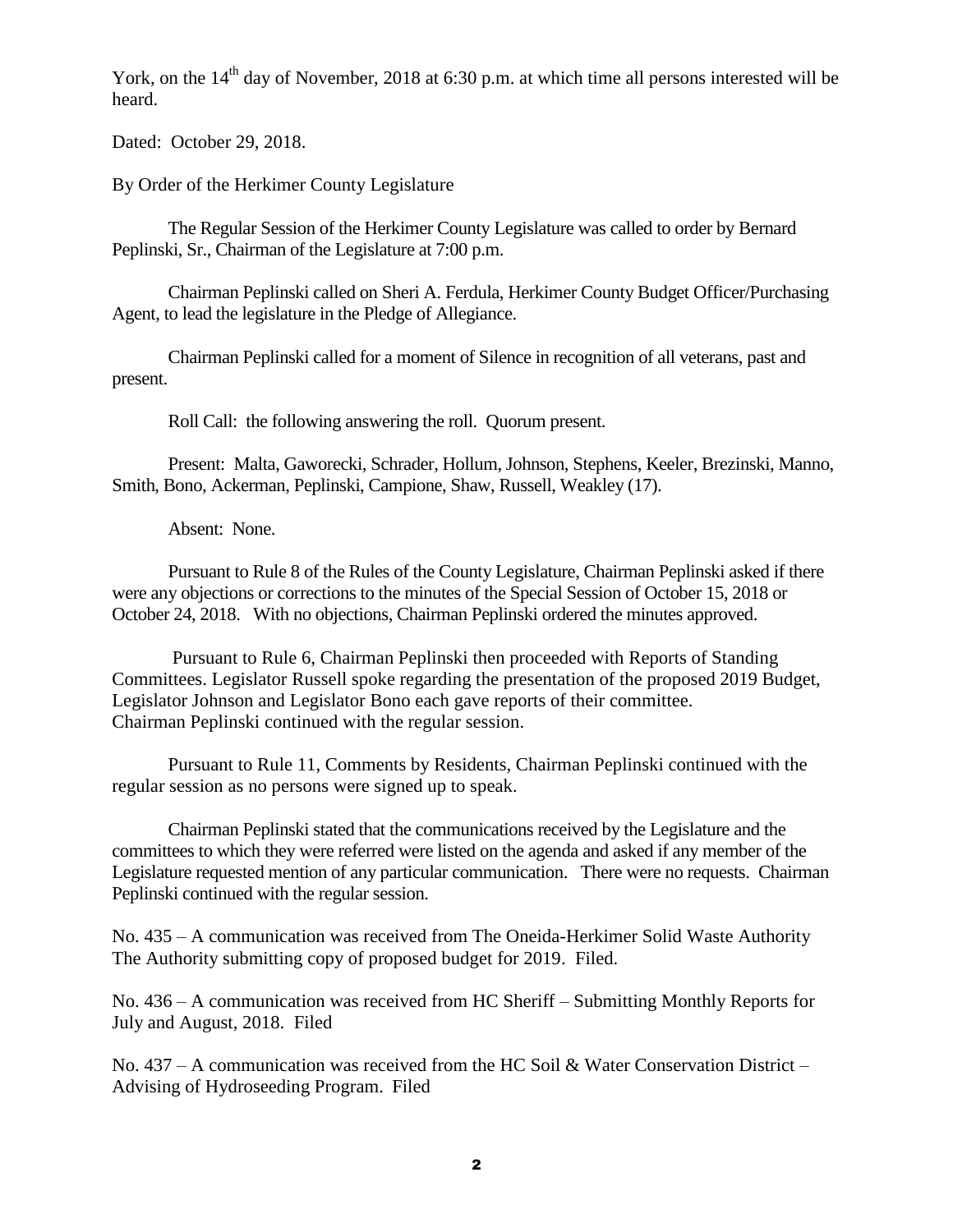No. 438 - A communication was received from the NYS Office of Homeland Security and Emergency Svcs. – Advising of Grant. Filed

No. 439 – A communication was received from the Budget Officer/Purchasing Agent – Submitting request for Transfer of Funds. Referred to the Committee on Ways & Means.

No. 440 - A communication was received from the Budget Officer/Purchasing Agent – Advising of Meals & Wheels Bid Award. Referred to the Committees on Human Resources and Ways & Means.

No. 441 - A communication was received from the Budget Officer/Purchasing Agent – Advising of Chemical Bid Awards. Referred to the Committees on Natural Resources and Ways & Means.

No. 442 - A communication was received from the Chairman, Sewer Board – Submitting SD Resolution for Rate Increase. Referred to the Committee on Natural Resources and Ways & Means.

No. 443 - A communication was received from the Director, Office for the Aging – Requesting contract for Tai Chi Provider. Referred to the Committee on Human Resources and Ways & Means.

No. 444 - A communication was received from the Budget Officer/Purchasing Agent – Requesting Transfer for Purchase of Van in Office for the Aging. Referred to the Committee on Ways & Means.

No. 445 - A communication was received from the Director of Real Property – Requesting County Auditor to process Refund and corrections for the year 2019. Referred to the Committee on Ways & Means.

No. 446 - A communication was received from the Herkimer County Clerk submitting Mortgage Tax Semi-Annual Report. Referred to the Committee on Ways & Means.

No. 447 - A communication was received from the County Treasurer submitting Mortgage Tax Apportionment Report. Referred to the Committee on Ways & Means.

No. 448 - A communication was received from the Budget Officer/Purchasing Agent – Submitting request for Transfer of Funds. Referred to the Committee on Ways & Means.

No. 449 - A communication was received from the Director of Community Services requesting acceptance of COLA increase from the NYS Office of Mental Health. Referred to the Committees on Human Resources and Ways & Means.

No. 450 - A communication was received from the Budget Officer/Purchasing Agent requesting renewal of Insurance coverages for Herkimer County for 2019. Referred to the Committee on Ways & Means.

No. 451 - A communication was received from the Personnel Officer requesting a contract with Sound Actuarial Consulting Inc. to provide review of the Workers' Compensation Liabilities of the Former Self-Insurance Plan. Referred to the Committee on Ways & Means.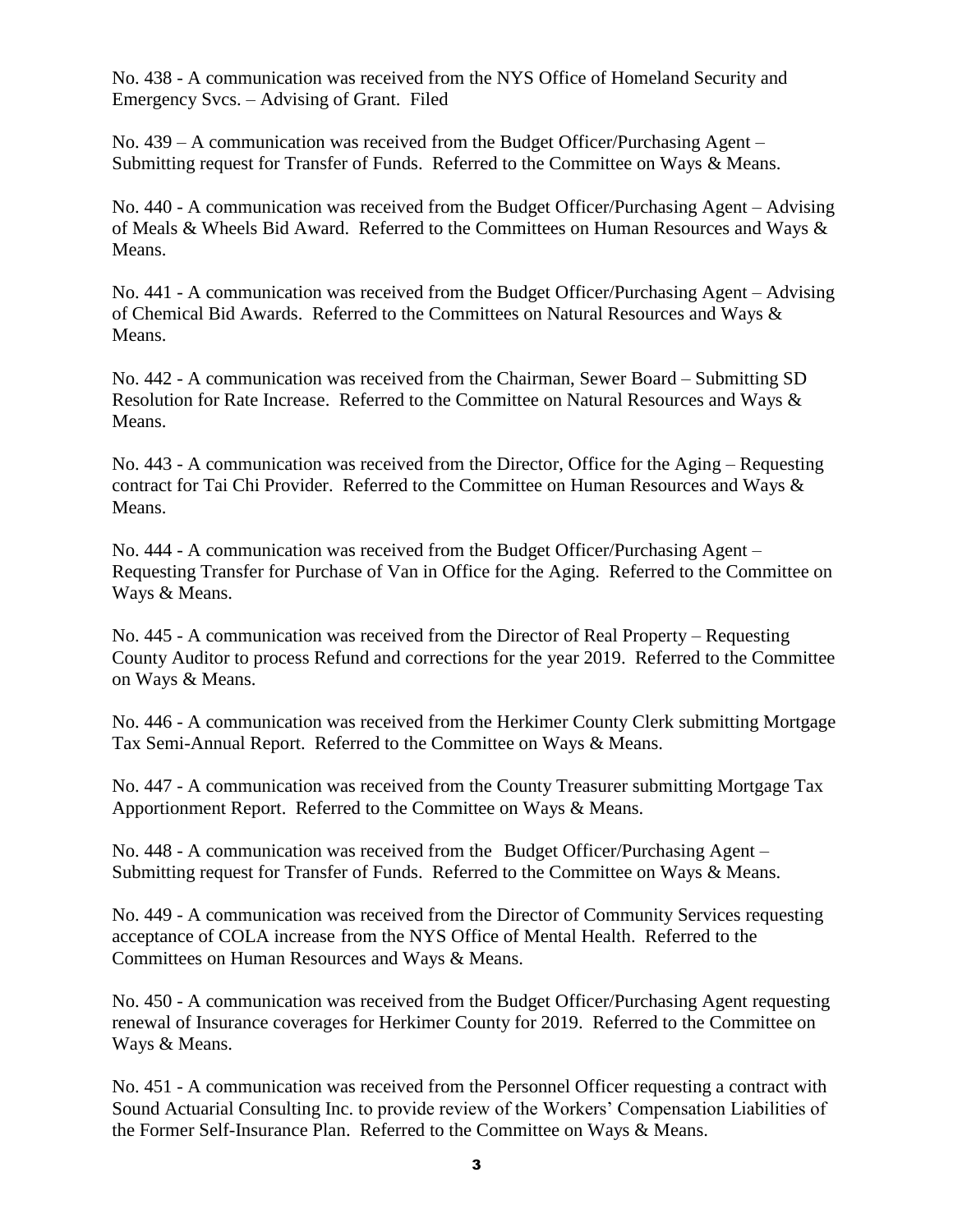No. 452 - A communication was received from the Personnel Officer requesting a contract with Aquarius Capital for GASB 45. Referred to the Committee on Ways & Means.

No. 453 - A communication was received from the Personnel Officer requesting a contract with Lifetime Benefits Solutions for Herkimer County Self-Insured Dental Plan. Referred to the Committee on Ways & Means.

No. 454 - A communication was received from the Budget Officer submitting Request for Printing of Tentative Budget. Referred to the Committee on Ways & Means.

No. 455 - A communication was received from the Personnel Officer – Requesting a contract with Bassett for Police Officer Physicals. Referred to the Committee on Ways & Means.

No. 456 - A communication was received from the Dir. of Community Services requesting increase for contracted providers. Referred to the Committees on Human Resources and Ways & Means.

No. 457 - A communication was received from the Personnel Officer confirming wages for contracted providers. Referred to the Committee on Ways & Means.

No. 458 - A communication was received from the Highway Superintendent requesting position change in Highway Dept. Referred to the Committee on Highways and Ways & Means.

No. 459 - A communication was received from the Personnel Officer confirming position change at Highway Dept. Referred to the Committee on Ways & Means.

No. 460 - A communication was received from the Personnel Officer requesting appointment of County Auditor and creating Temporary Deputy County Auditor position. Referred to the Committee on Ways & Means.

No. 461 - A communication was received from the Sheriff requesting acceptance of Bulletproof Vest Partnership. Referred to the Committees on Public Safety/Emergency Management and Ways & Means.

No. 462 - A communication was received from the Budget Officer requesting budget amendment in Sheriff's Department. Referred to the Committees on Public Safety/Emergency Management and Ways & Means.

No. 463 - A communication was received from the Budget Officer requesting closing of an account and transferring funds in Sheriff's Department. Referred to the Committees on Public Safety/Emergency Management and Ways & Means.

No. 464 - A communication was received from the Budget Officer – Requesting awarding vehicle bid and transfer of funds in Sheriff's Department. Referred to the Committees on Public Safety/Emergency and Ways & Means.

No. 465 - A communication was received from the Budget Officer - Requesting establishing Reserve and Transfer Funds for Jail Project. Referred to the Committee on Ways & Means.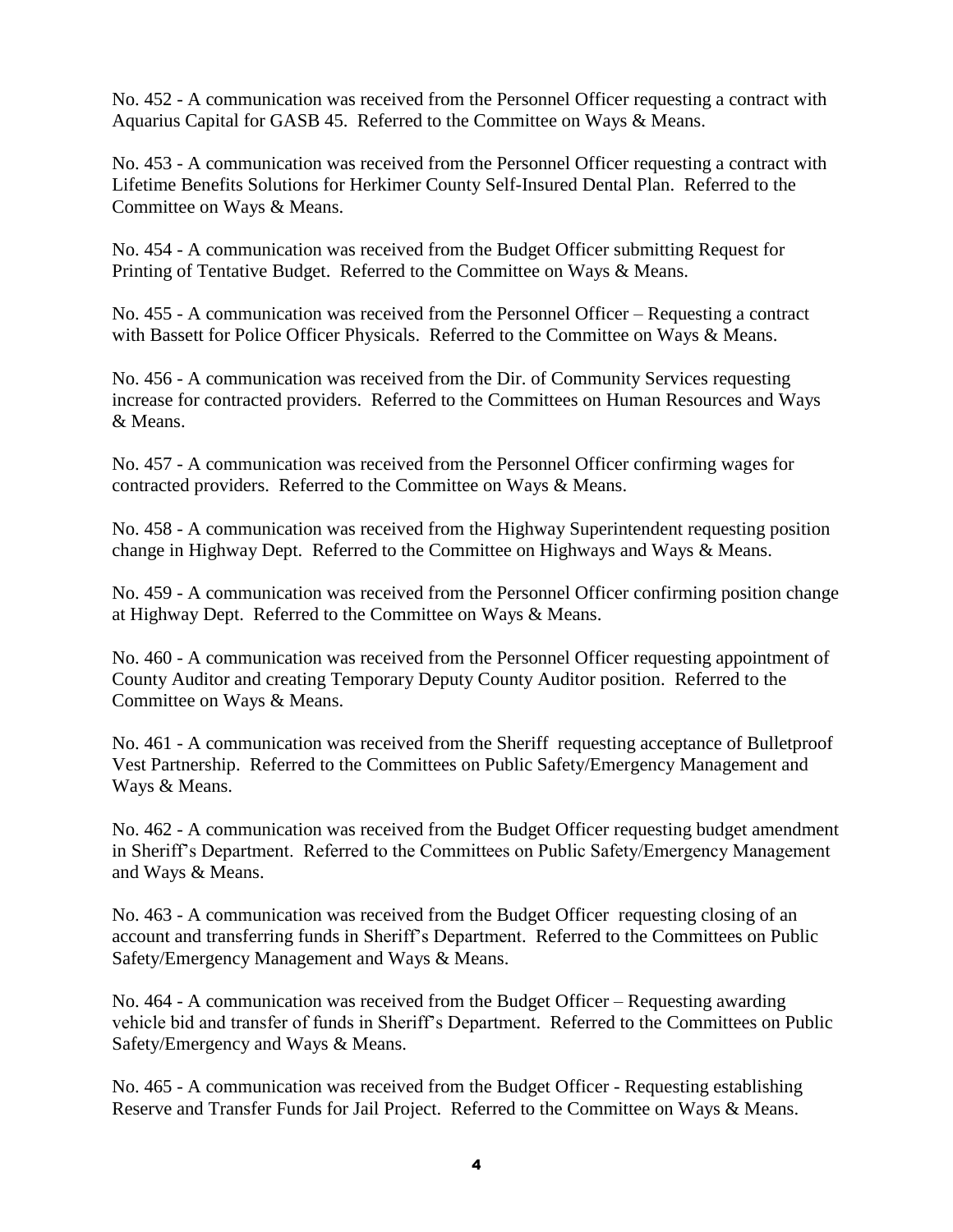No. 466 - A communication was received from the Budget Officer requesting amendment for budget for Jail Project. Referred to the Committee on Ways & Means.

No. 467 – A communication was received from the County Administrator requesting amendment to Part-Time Salary Schedule. Referred to the Committee on Ways & Means.

No. 468 - A communication was received from the Budget Officer requesting and recommending contract award for Fundamental Commissioning Services. Referred to the Committees on Public Safety/Emergency Management and Ways & Means.

No. 469 - A communication was received from the Herkimer County Attorney requesting Chairman of the Legislature to make offers for Appraisals and Acquisition of easements for Correctional Facility. Referred to the Committees on Public Safety/Emergency Management and Ways & Means.

No. 470 - A communication was received from the County Administrator requesting Resolution for Agreement w/Albany Medical to perform Autopsies. Referred to the Committees on Public Safety/Emergency Management and Ways & Means.

No. 471 – A communication was received from the County Administrator requesting Resolution for Lab Services. Referred to the Committee on Public Safety/Emergency Management and Ways & Means.

No. 472 - A communication was received from the Budget Officer submitting 2019 Tentative Budget. Referred to the Committee on Ways & Means.

With that being all the communications, the Chairman continued with Reports and Resolutions starting with No. 335.

The Chairman continued with the Regular Agenda.

On motion of Mr. Russell, seconded by Mr. Ackerman, Report and Resolution No. 335 sponsored by the Committee on Ways & Means regarding Introductory Local Law No. 3 for 2018 was handed up; voted on and adopted by the following roll call vote:

Ayes: Malta, Gaworecki, Schrader, Hollum, Johnson, Stephens, Keeler, Brezinski, Manno, Smith, Bono, Ackerman, Peplinski, Campione, Russell, Shaw, Weakley (17).

Against: None. Absent: None.

On motion of Mr. Campione, seconded by Mr. Shaw, Report and Resolution No. 336 sponsored by the Committee on Natural Resources and the Committee on Ways & Means adopting Assessment Roll of the Herkimer County Sewer District was handed up; voted on and adopted by voice vote:

Ayes: (17). Against: None.

Absent: None.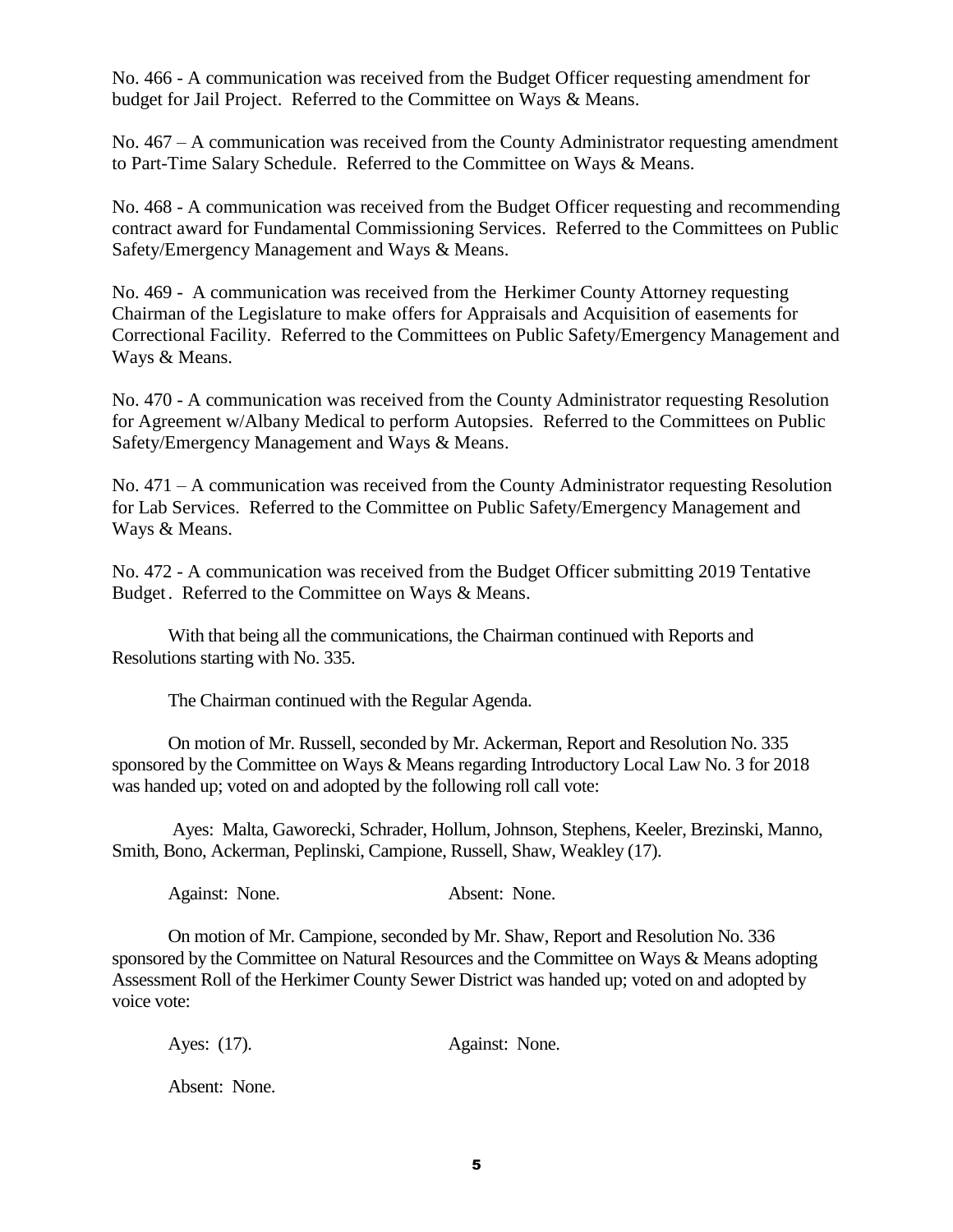On motion of Mr. Stephens, seconded by Mr. Russell, Report and Resolution No. 337 sponsored by the Committee on Natural Resources and the Committee on Ways & Means approving Sewer District Resolution concerning Sewer User Rate Increase was handed up; voted on and adopted by voice vote:

Ayes: (17). Against: None. Absent: None.

On motion of Mr. Campione, seconded by Mr. Gaworecki, Report and Resolution No. 338 sponsored by the Committee on Natural Resources and the Committee on Ways & Means awarding bids for chemicals at Herkimer County Sewer District was handed up; voted on and adopted by voice vote:

Ayes: (17). Against: None. Absent: None.

 On motion of Mr. Hollum, seconded by Mr. Stephens Report and Resolution No. 339 sponsored by the Committee on Human Resources and Committee on Ways & Means awarding contracts for Meals on Wheels for the Frankfort-Schuyler, Herkimer, Ilion-Frankfort and Mohawk areas was handed up; voted on and adopted by voice vote:

Ayes: (17). Against: None. Absent: None.

On motion of Mr. Schrader, seconded by Mr. Bono, Report and Resolution No. 340 sponsored by the Committee on Human Resources and the Committee on Ways & Means approving a contract for services under Title IIID in the Herkimer County Office for Aging was handed up; voted on and adopted by voice vote:

Ayes: (17). Against: None. Absent: None.

 On motion of Mr. Stephens, seconded by Mr. Schrader, Report and Resolution No. 341 sponsored by the Committee on Human Resources and Committee on Ways & Means authorizing the purchase of Handicapped Accessible Van for Office for the Aging the Transfer of Funds was handed up; voted on and adopted by voice vote:

Ayes: (17). Against: None.

Absent: None.

On motion of Mr. Hollum, seconded by Mr. Gaworecki, Report and Resolution No. 342 sponsored by the Committee on Ways & Means authorizing County Auditor to Process Real Property Tax Refund Applications and to Correct Errors on Tax Rolls was handed up; voted on and adopted by voice vote: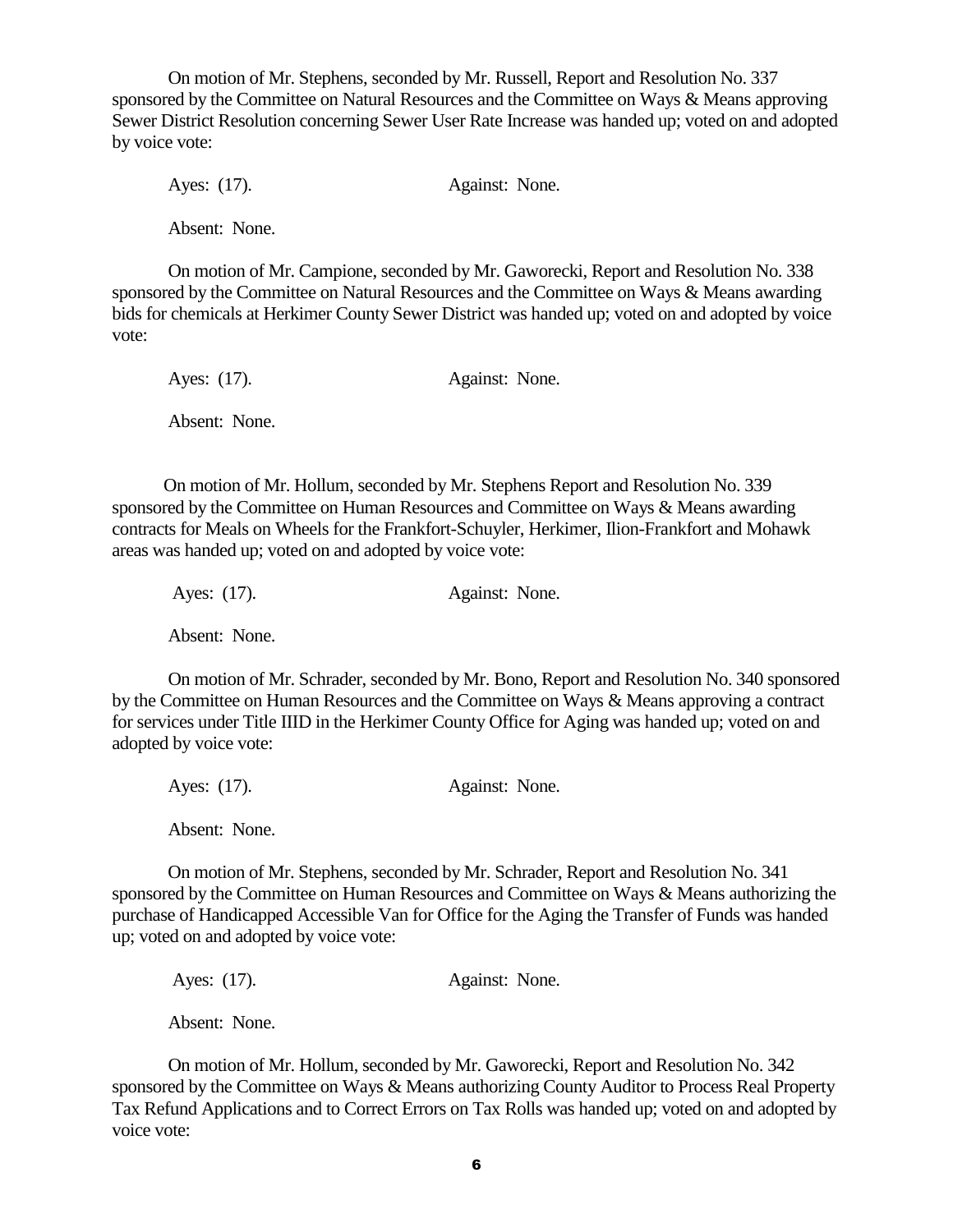Ayes: (17). Against: None.

Absent: None.

On motion of Mr. Shaw, seconded by Mr. Johnson, Report and Resolution No. 343 sponsored by the Committee on Ways & Means apportioning Mortgage Tax was handed up; discussion was held; voted on and adopted by voice vote:

Ayes: (17). Against: None.

Absent: None.

On motion of Mr. Stephens, seconded by Mr. Smith, Report and Resolution No. 344 sponsored by the Committee on Ways & Means transferring funds was handed up; voted on and adopted by voice vote:

Ayes: (17). Against: None.

Absent: None.

On motion of Mr. Ackerman, seconded by Mr. Smith, Report and Resolution No. 345 sponsored by the Committee on Ways & Means authorizing Insurance Coverages was handed up; voted on and adopted by voice vote:

Ayes: (17). Against: None.

Absent: None.

On motion of Mr. Russell, seconded by Mr. Hollum, Report and Resolution No. 346 sponsored by the Committee on Ways & Means as regards Dental Insurance for County Employees was handed up; voted on and adopted by voice vote:

Ayes: (17). Against: None.

Absent: None.

On motion of Mr. Shaw, seconded by Mr. Schrader, Report and Resolution No. 347 sponsored by the Committee on Human Resources and the Committee on Ways & Means accepting Cost of Living Funding Adjustment for Community Services Contractors was handed up; voted on and adopted by voice vote:

Ayes: (17). Against: None.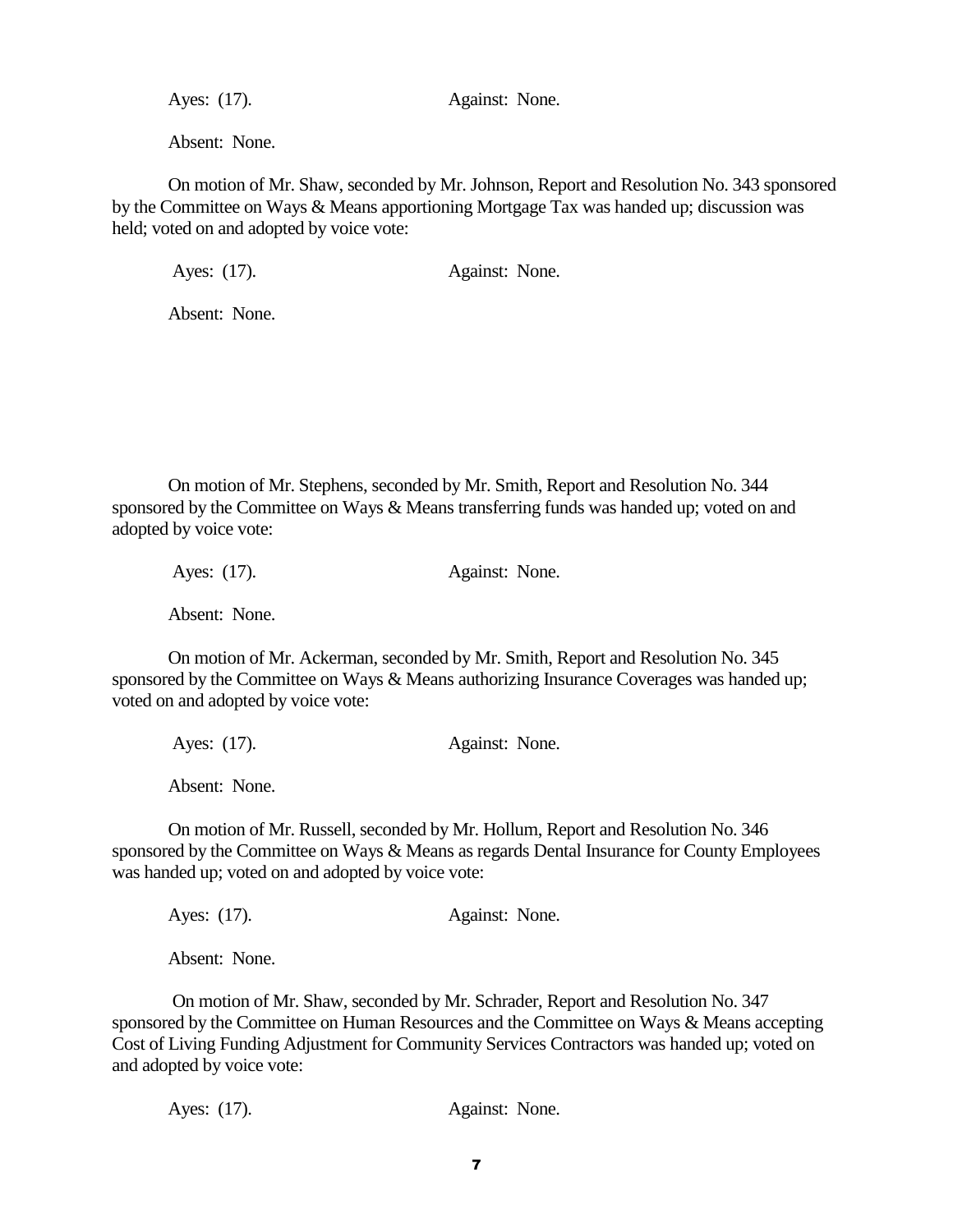Absent: None.

On motion of Mr. Russell, seconded by Mr. Ackerman, Report and Resolution No. 348 sponsored by the Committee on Ways & Means authorizing preparation of Tentative Copies of Budget was handed up; voted on and adopted by voice vote:

Ayes: (17). Against: None.

Absent: None.

On motion of Mr. Russell, seconded by Mr. Weakley, Report and Resolution No. 349 sponsored by the Committee on Ways & Means accepting Tentative Budget and fixing time and place for Public Hearing was handed up; voted on and adopted by voice vote:

| Ayes: (17).   | Against: None. |  |
|---------------|----------------|--|
| Absent: None. |                |  |

On motion of Mr. Shaw, seconded by Mr. Bono, Resolution No. 350 sponsored by the Committee on Human Resources and the Committee on Ways & Means increasing payment to Contractors of Mental Health Services was handed up; voted on and adopted by voice vote:

Ayes: (17). Against: None.

Absent: None.

On motion of Mr. Smith, seconded by Mr. Gaworecki, Report and Resolution No. 351 sponsored by the Committee on Highways and the Committee on Ways & Means amending Salary Schedule No. IV for Position Change in Herkimer County Highway Department was handed up; voted on and adopted by the following roll call vote:

For: Malta, Gaworecki, Schrader, Hollum, Johnson, Stephens, Keeler, Brezinski, Manno, Smith, Bono, Ackerman, Peplinski, Campione, Shaw, Russell, Weakley (17).

Against: None. Absent: None.

On motion of Mr. Bono, seconded by Mr. Keeler, Resolution No. 352 sponsored by the Committee on Public Safety/Emergency Management and the Committee on Ways & Means amending budget and transferring funds in connection with Bullet Proof Vest Grant for Sheriff's Department was handed up, discussion was held; voted on and adopted by voice vote:

Ayes: (17). Against: None.

Absent: None.

On motion of Mr. Bono, seconded by Mr. Keeler, Report and Resolution No. 353 sponsored by the Committee on Public Safety/Emergency Management and the Committee on Ways & Means awarding bid for Vehicles and Transferring Funds for Purchase in Sheriff's Department was handed up; discussion was held, voted on and adopted by voice vote: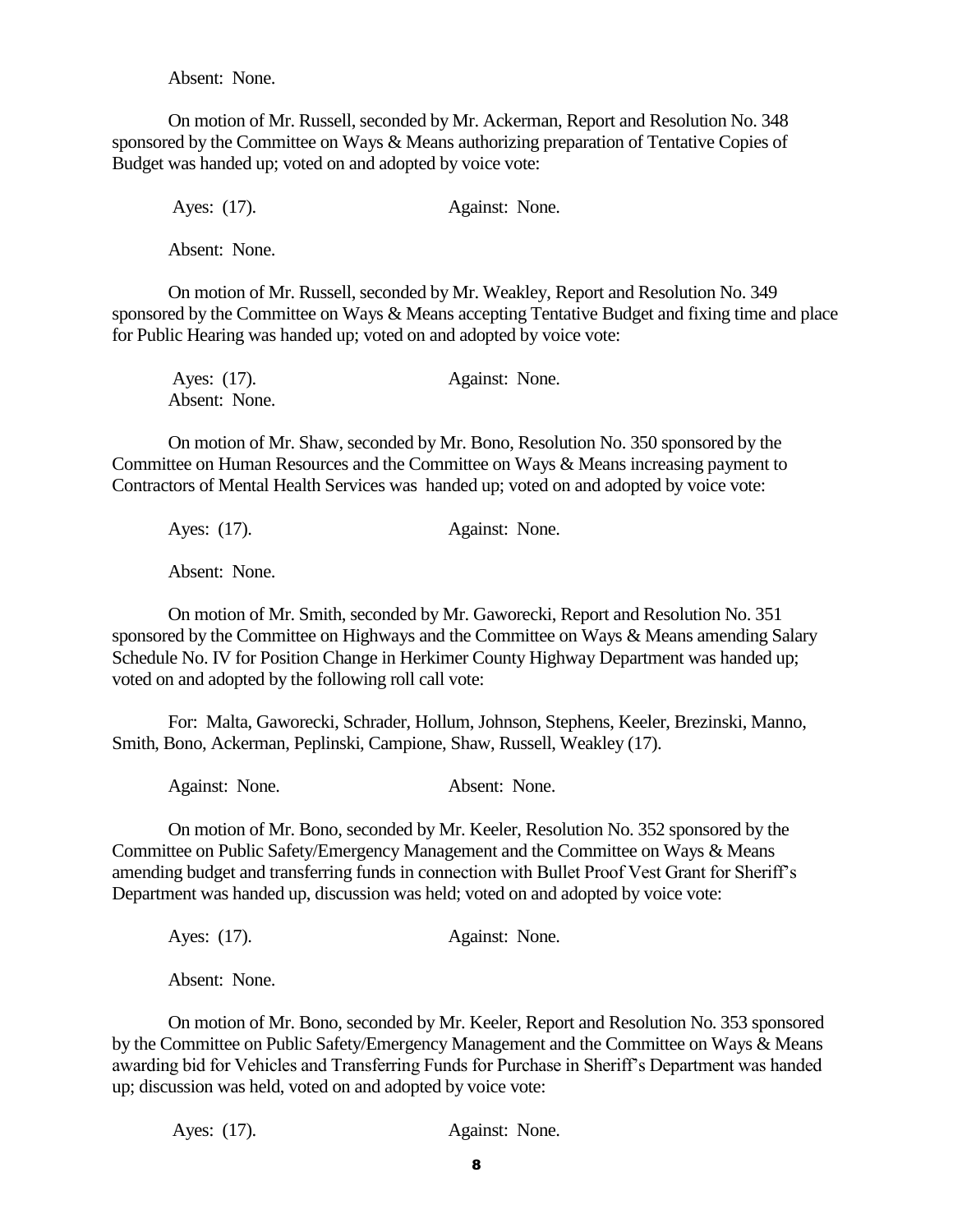Absent: None.

On motion of Mr. Russell, seconded by Mr. Brezinski, Report and Resolution No. 354 sponsored by the Committee on Ways & Means amending Salary Schedule No. II to establish a temporary Deputy Auditor Position and Appoint County Auditor was handed up; voted on and adopted by the following roll call vote:

For: Malta, Gaworecki, Schrader, Hollum, Johnson, Stephens, Keeler, Brezinski, Manno, Smith, Bono, Ackerman, Peplinski, Campione, Shaw, Russell, Weakley (17).

| Against: None. | Absent: None. |  |
|----------------|---------------|--|
|----------------|---------------|--|

On motion of Mr. Stephens, seconded by Mr. Weakley, Report and Resolution No. 355 sponsored by the Committee on Ways & Means closing account and amending budget in Sheriff's Department was handed up; voted on and adopted by voice vote:

| Ayes: $(17)$ . | Against: None. |  |
|----------------|----------------|--|
|----------------|----------------|--|

Absent: None.

On motion of Mr. Russell, seconded by Mr. Smith, Report and Resolution No. 356 sponsored by the Committee on Ways & Means directing County Treasurer to open Debt Service Reserve Account for Sales Tax Monies was handed up; voted on and adopted by voice vote:

Ayes: (17). Against: None.

Absent: None.

On motion of Mr. Bono, seconded by Mr. Russell, Report and Resolution No. 357 sponsored by the Committee on Ways & Means authorizing Project Number Establishment and Budget Amendment for Herkimer County Correctional Facility was handed up; discussion was held; voted on and adopted by voice vote:

Ayes: (16). Against: Brezinski (1).

Absent: None.

On motion of Mr. Bono, seconded by Mr. Smith, Report and Resolution No. 358 sponsored by the Committee on Public Safety/Emergency Management and the Committee on Ways with regard to Compliance with Article 2 of the Eminent Domain Procedure Law in connection with the Permanent and Temporary Easements for the Jail Sewer Line was handed up; voted on and adopted by the following roll call vote at the request of Legislator Russell:

 For: Malta, Gaworecki, Hollum Johnson, Stephens, Keeler, Smith, Bono, Ackerman, Peplinski, Campione, Russell, Shaw, Weakley (14).

Against: Schrader, Brezinski, Manno (3). Absent: None.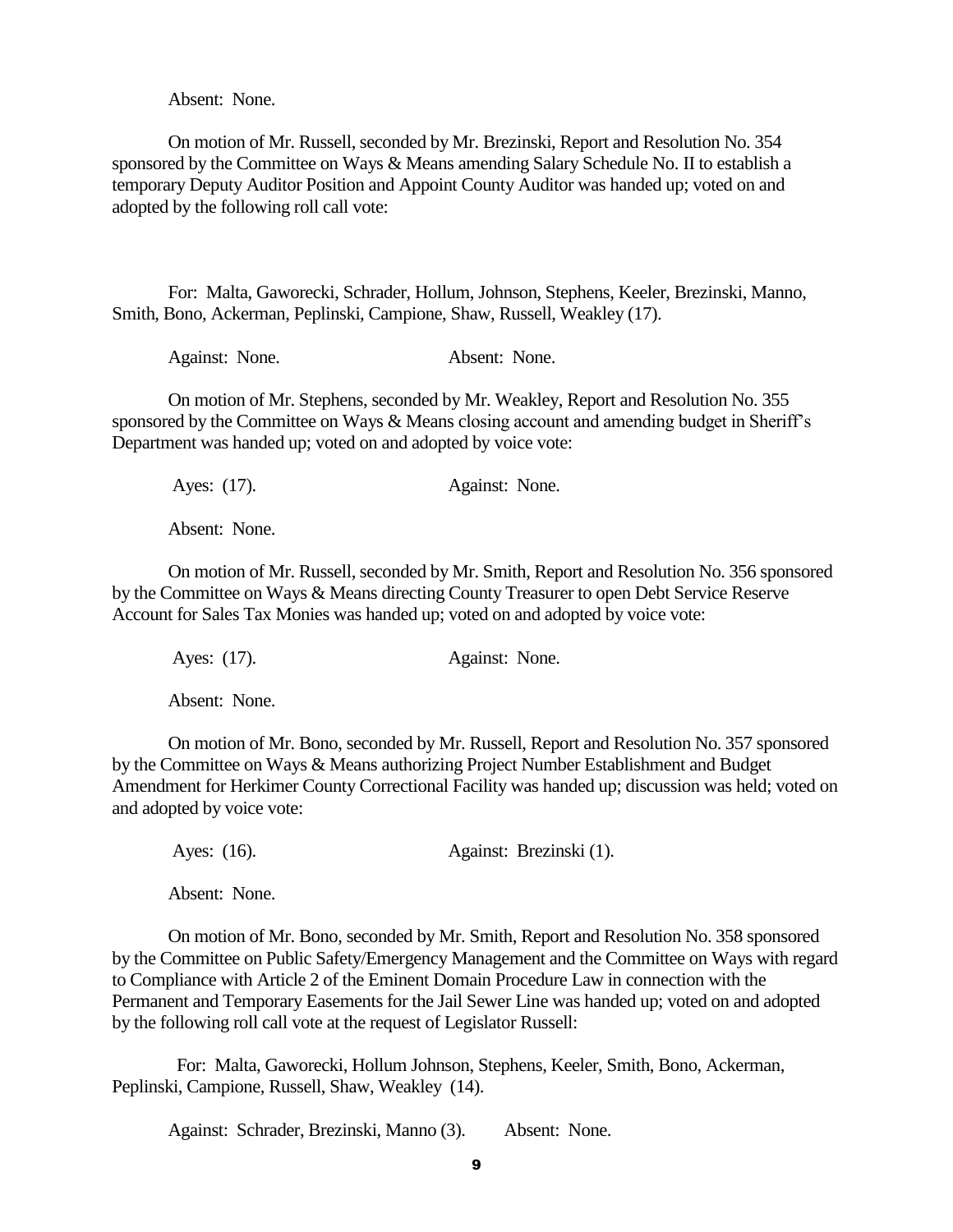On motion of Mr. Bono, seconded by Mr. Smith, Resolution No. 359 sponsored by the Committee on Public Safety/Emergency Management and the Committee on Ways & Means authorizing contract for provision of Fundamental Commissioning Services in connection with Herkimer County Correctional Facility Construction was handed up; discussion was held; voted on and adopted by roll call vote at the request of Mr. Schrader:

 For: Malta, Gaworecki, Hollum Johnson, Keeler, Smith, Bono, Peplinski, Campione, Russell, Shaw, Weakley (12).

Against: Schrader, Stephens, Brezinski, Manno, Ackerman (5). Absent: None.

On motion of Mr. Smith, seconded by Mr. Hollum, Resolution No. 360 sponsored by the Committee on Ways & Means adjusting wages for Hourly Employees was handed up; voted on and adopted by roll call vote:

For: Malta, Gaworecki, Schrader, Hollum, Johnson, Stephens, Keeler, Brezinski, Manno, Smith, Bono, Ackerman, Peplinski, Campione, Shaw, Russell, Weakley (17).

Against: None. Absent: None.

On motion of Mr. Keeler, seconded by Mr. Ackerman, Resolution No. 361 sponsored by the Committee on Public Safety/Emergency Management and Committee on Ways & Means amending Fee Schedule associated with Coroners' duties was handed up; discussion was held; voted on and adopted by voice vote:

| Ayes: (17). | Against: None. |  |
|-------------|----------------|--|
|             |                |  |

Absent: None.

On motion of Mr. Russell, seconded by Mr. Campione, Report and Resolution No. 362 sponsored by the Committee on Ways & Means authorizing contract for Forensic Toxicology Services was handed up; discussion was held; voted on and adopted by voice vote:

Ayes: (17). Against: None.

Absent: None.

On motion of Mr. Russell, seconded by Mr. Shaw, Resolution No. 363 sponsored by Committee on Ways & Means Mr. Shaw the Committee on Ways & Means adopting Salary Schedules for the year 2019 was handed up; voted on and adopted by the following roll call vote:

For: Malta, Gaworecki, Schrader, Hollum, Johnson, Stephens, Keeler, Brezinski, Manno, Smith, Bono, Ackerman, Peplinski, Campione, Shaw, Russell, Weakley (17).

Against: None. Absent: None.

Pursuant to Rule 6, Chairman Peplinski asked if any members of the Legislature wished to comment. The following legislators had comments: Bono, Schrader, Ackerman, Stephens. With no further comment, Chairman Peplinski requested a motion to adjourn the meeting.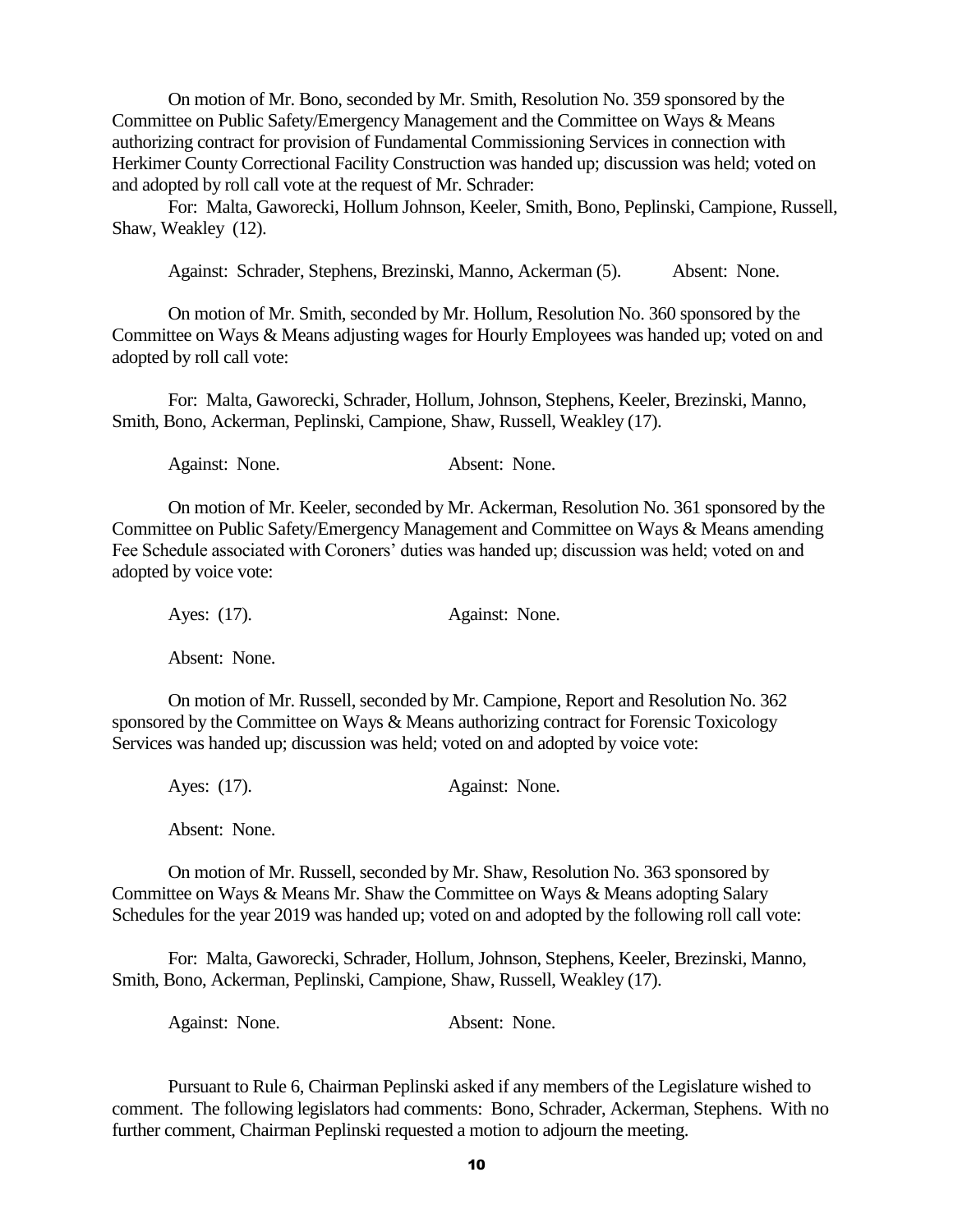At 7:40 p.m., on motion of Mr. Manno, seconded by Mr. Stephens, this Session of the Herkimer County Legislature was adjourned to Wednesday, November 14, 2018 at 7:00 p.m., with a Public Hearing at 6:30 p.m. on the 2019 Proposed Herkimer County Budget.

Sally I. Deming, Clerk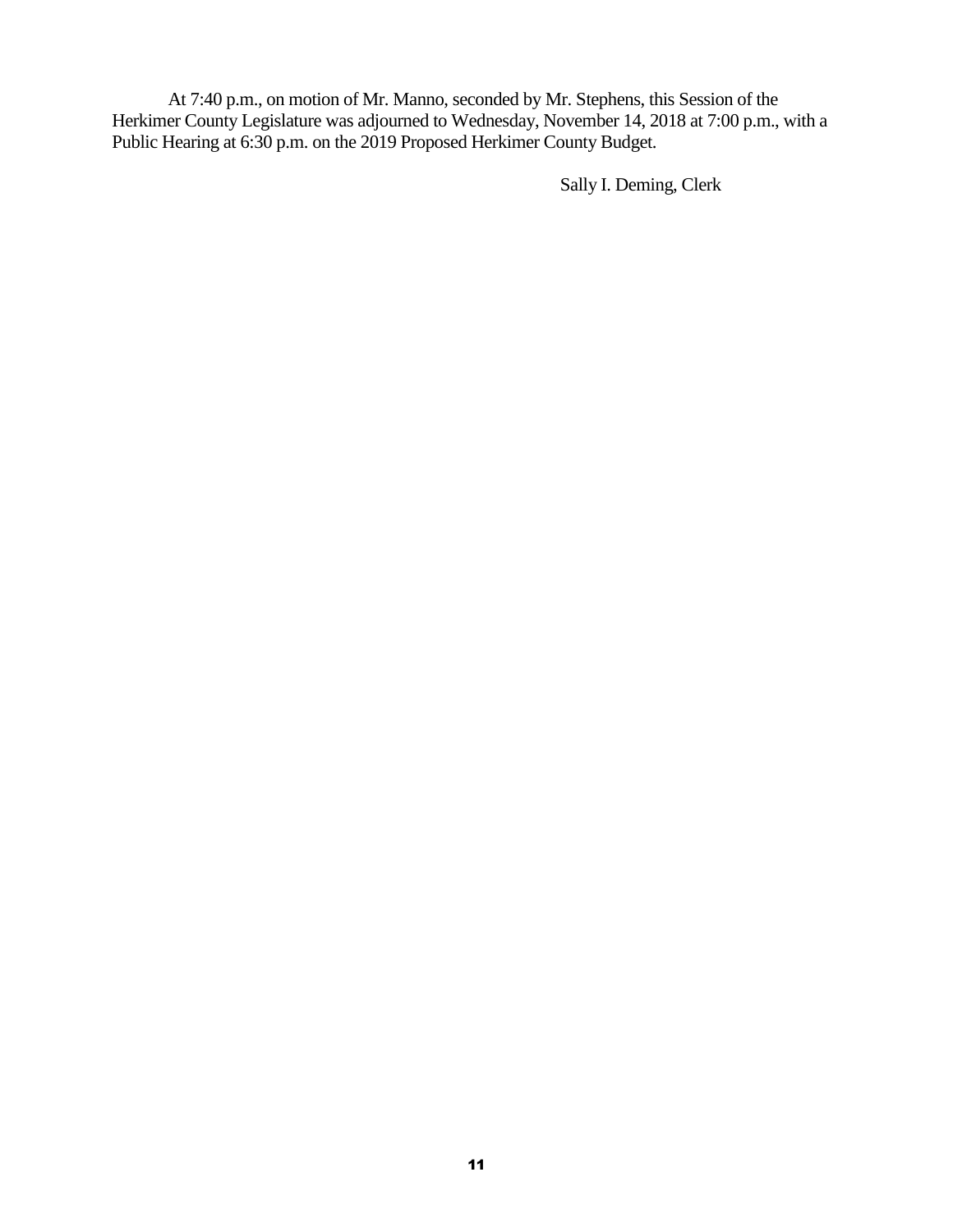

## **REPORT RESOLUTION ADOPTING INTRODUCTORY LOCAL LAW NO. 3 FOR 2018**

#### **Sponsored by: Committee on Ways & Means**

Your Committee on Ways and Means of the Herkimer County Legislature desire to report that on the  $14<sup>th</sup>$  day of November, 2018 pursuant to Resolution No. 330, they held a public hearing on the adoption of Introductory Local Law No. 3 for 2018 entitled, "A LOCAL LAW INCREASING THE SALARIES OF SOME ELECTED COUNTY OFFICERS AND COUNTY OFFICERS APPOINTED FOR A FIXED TERM DURING THEIR TERM OF OFFICE" and that there were (no) appearances and (no) objections at the said public hearing; that your Committee advises the adoption and enactment of the said Introductory Local Law and offers the following Resolution:

RESOLVED, that Introductory Local Law No. 3 for 2018 be adopted in form attached hereto.

Dated: November 14, 2018.

# **INTRODUCTORY LOCAL LAW NO. 3 - 2018**

## **LOCAL LAW NO. 1 - 2019**

### **A LOCAL LAW INCREASING THE SALARIES OF SOME ELECTED COUNTY OFFICERS AND COUNTY OFFICERS APPOINTED FOR A FIXED TERM DURING THEIR TERM OF OFFICE**

BE IT ENACTED by the Herkimer County Legislature of the County of Herkimer as follows:

Section 1. The base annual salary of the County Administrator shall be the sum of One Hundred Six Thousand One Hundred Ninety Seven Dollars (\$106,197).

Section 2. The base annual salary of the County Treasurer shall be the sum of Fifty Seven Thousand Eight Hundred Seven Dollars (\$57,807).

Section 3. The base annual salary of the Director of Public Health shall be the sum of Seventy Thousand Five Hundred Eighty Two Dollars (\$70,582).

Section 4. The base annual salary of the Commissioner of Social Services shall be the sum of Eighty Seven Thousand Four Hundred Forty Five Dollars (\$87,445).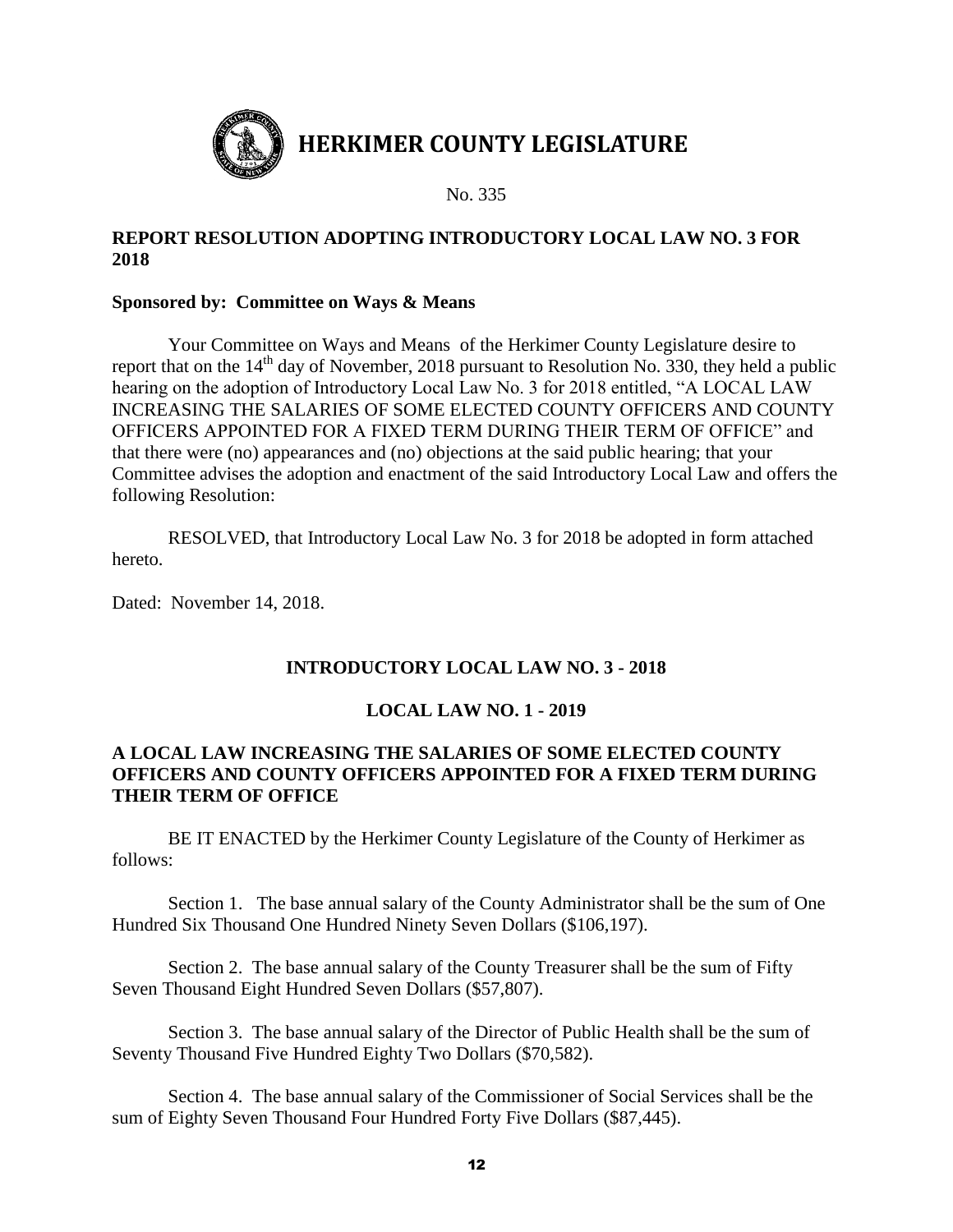Section 5. The base annual salary of the Director of Real Property Tax Services shall be the sum of Fifty Four Thousand Four Hundred Seventy Four Dollars (\$54,474).

Section 6. The base annual salary of the County Highway Superintendent shall be the sum of Ninety-Four Thousand Six Hundred Seventy Six Dollars (\$94,676).

Section 7. The base annual salary of the Clerk of the Legislature shall be the sum of Fifty Eight Thousand Eight Hundred Ninety Four Dollars (58,894).

Section 8. The base annual salary of the County Attorney shall be the sum of One Hundred Forty Two Thousand Two Hundred Three Dollars (\$142,203).

Section 9. The base annual salary of the Sheriff shall be the sum of Seventy One Thousand Six Hundred Thirty Eight Dollars (\$71,638).

Section 10. The base annual salary of the of the Budget Officer shall be Sixty Five Thousand One Hundred One Dollars (\$65,101).

Section 11. The base annual salary of the County Clerk shall be Sixty Two Thousand Eighteen Dollars (\$62,018).

Section 12. The base annual salary of the County Auditor shall be Fifty Eight Thousand Seven Hundred Fifty Eight Dollars (\$58,758).

Section 13. The salary of the county coroners shall be One Hundred Thirty-Two Dollars (\$132) per call.

Section 14. This Local Law shall take effect forty-five days after its adoption and shall be subject to a permissive referendum.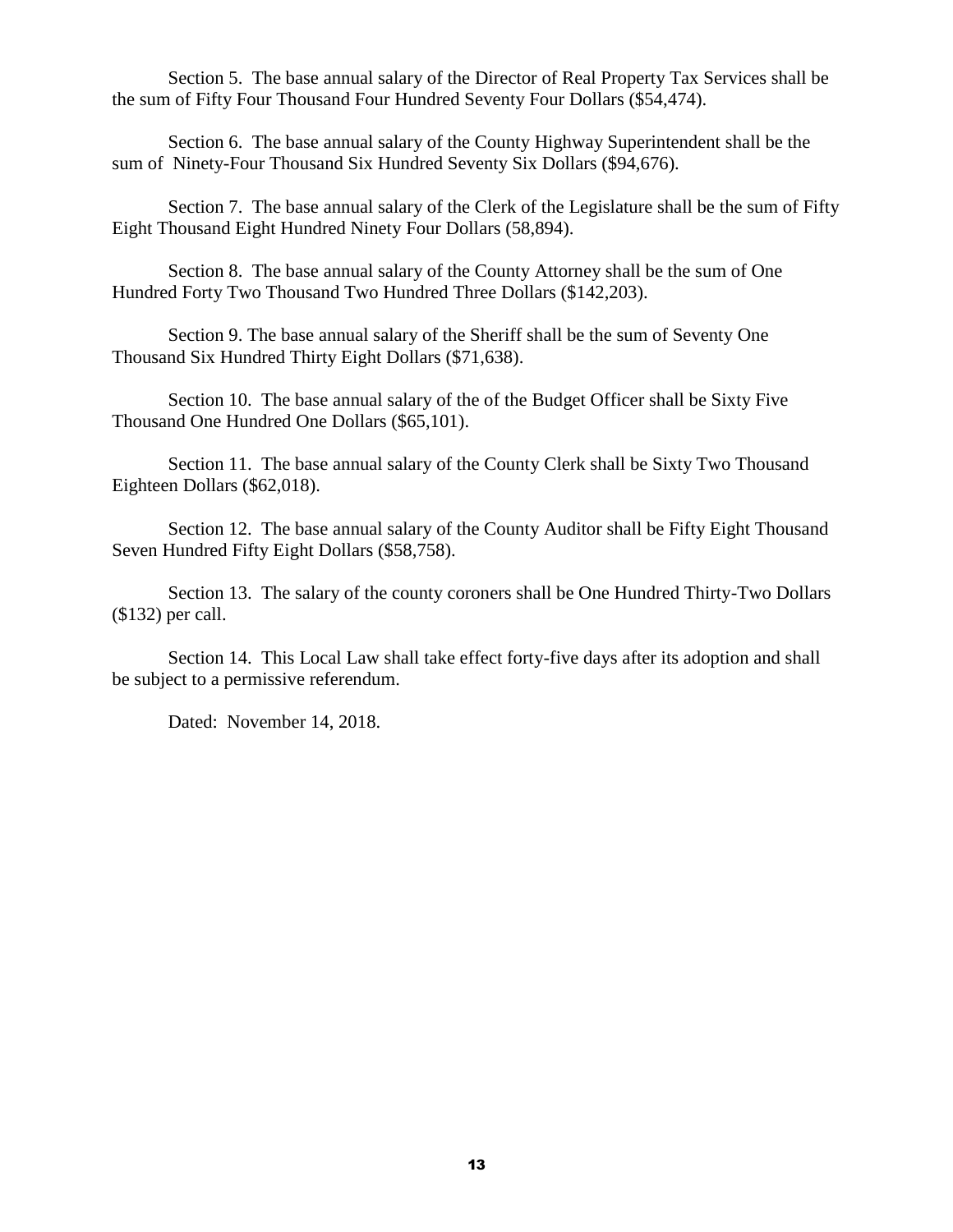

No. 336

### **REPORT AND RESOLUTION ADOPTING ASSESSMENT ROLL OF HERKIMER COUNTY SEWER DISTRICT**

### **Sponsored by: Committee on Natural Resources Committee on Ways and Means**

WHEREAS, the Herkimer County Sewer District has prepared and submitted an assessment roll pursuant to Section 271 of the County Law; and

WHEREAS, the Herkimer County Budget Officer has transmitted the said assessment roll with the tentative budget of the Herkimer County Sewer District for the year 2019 to the Clerk of the Herkimer County Legislature; and

WHEREAS, by Resolution No. 317 adopted on October 24, 2018 the County Legislature of the County of Herkimer has provided for a public hearing on the said Sewer District Assessment Roll on November 14, 2018; and

WHEREAS, said public hearing has now been held pursuant to said notice; now, therefore, be it

## RESOLVED:

1. That the Herkimer County Legislature hereby affirms and adopts the Assessment Roll to be used in the year 2019 as submitted by the Herkimer County Sewer District pursuant to Section 271 of the County Law;

2. That there shall be, and hereby is, levied and assessed the sum apportioned to each such lot or parcel of land within the boundaries of said Herkimer County Sewer District, at the time and in the manner provided by law for the levy of state, county and town taxes;

3. That certified copies of this Resolution be forwarded to the Herkimer County Treasurer and Herkimer County Sewer District.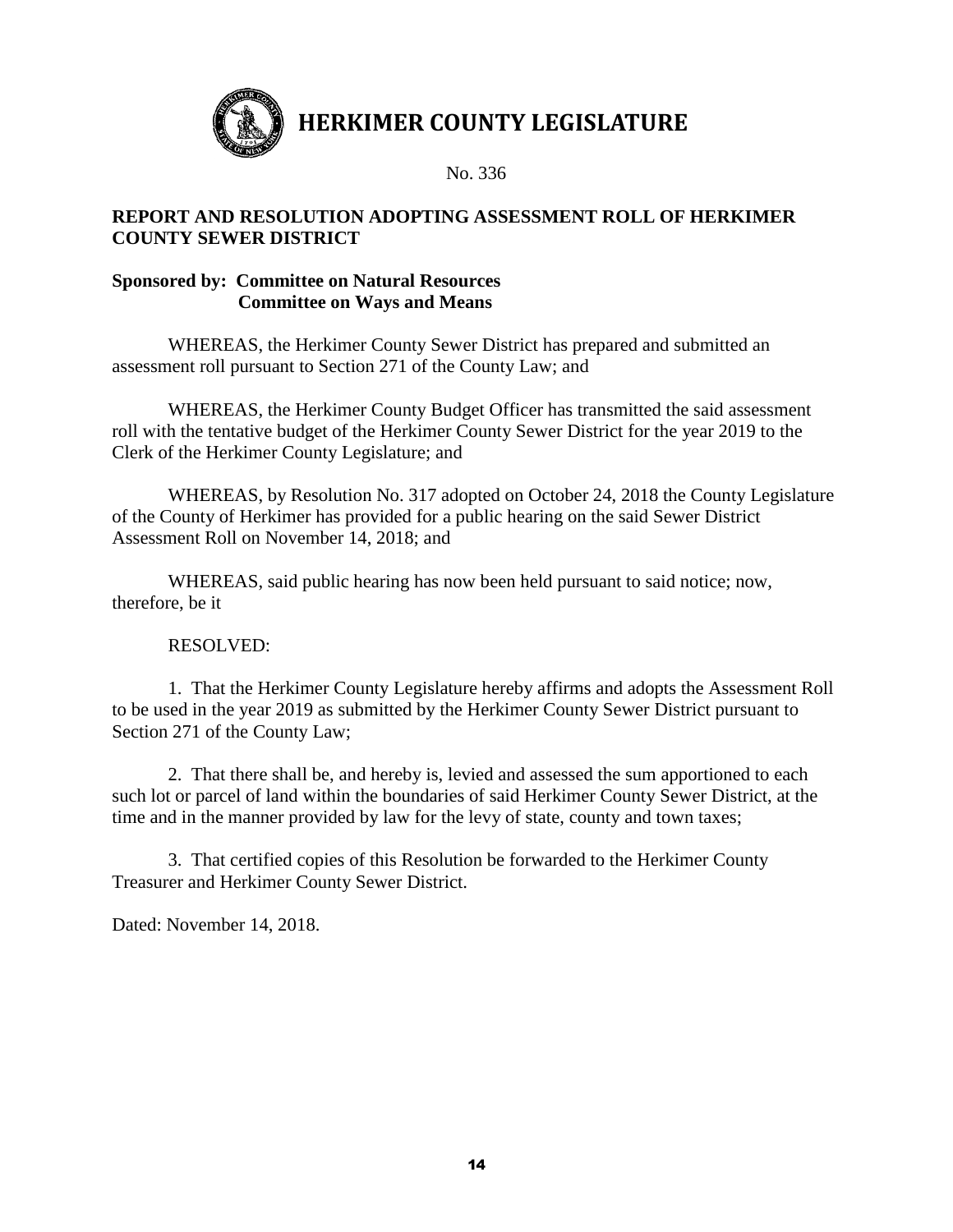

No. 337

## **REPORT AND RESOLUTION APPROVING SEWER DISTRICT RESOLUTION CONCERNING SEWER USER RATE INCREASE**

#### **Sponsored by: Committee on Natural Resources Committee on Ways and Means**

WHEREAS, by letter dated October 18, 2018, Frank Spatto, Chairman of the Herkimer County Sewer District Board, has advised that by action on October 17, 2018, the Herkimer County Sewer District Board adopted a resolution approving an increase to the per-gallon user rate/sewer rent from \$1.35 per unit (one thousand gallons) to \$1.40 per unit (one thousand gallons); and

WHEREAS, this Resolution has been forwarded to the Herkimer County Legislature for approval prior to its becoming effective; now, therefore, be it

RESOLVED, that this Legislature hereby approves a resolution duly adopted by the Herkimer County Sewer District Board on October 17, 2018, approving an increase to the pergallon user rate/sewer rent from \$1.35 per unit (one thousand gallons) to \$1.40 per unit (one thousand gallons) effective January 1, 2019; and, be it further

RESOLVED, that certified copies of this Resolution be forwarded to the Herkimer County Treasurer, Auditor, Budget Officer and the Herkimer County Sewer District.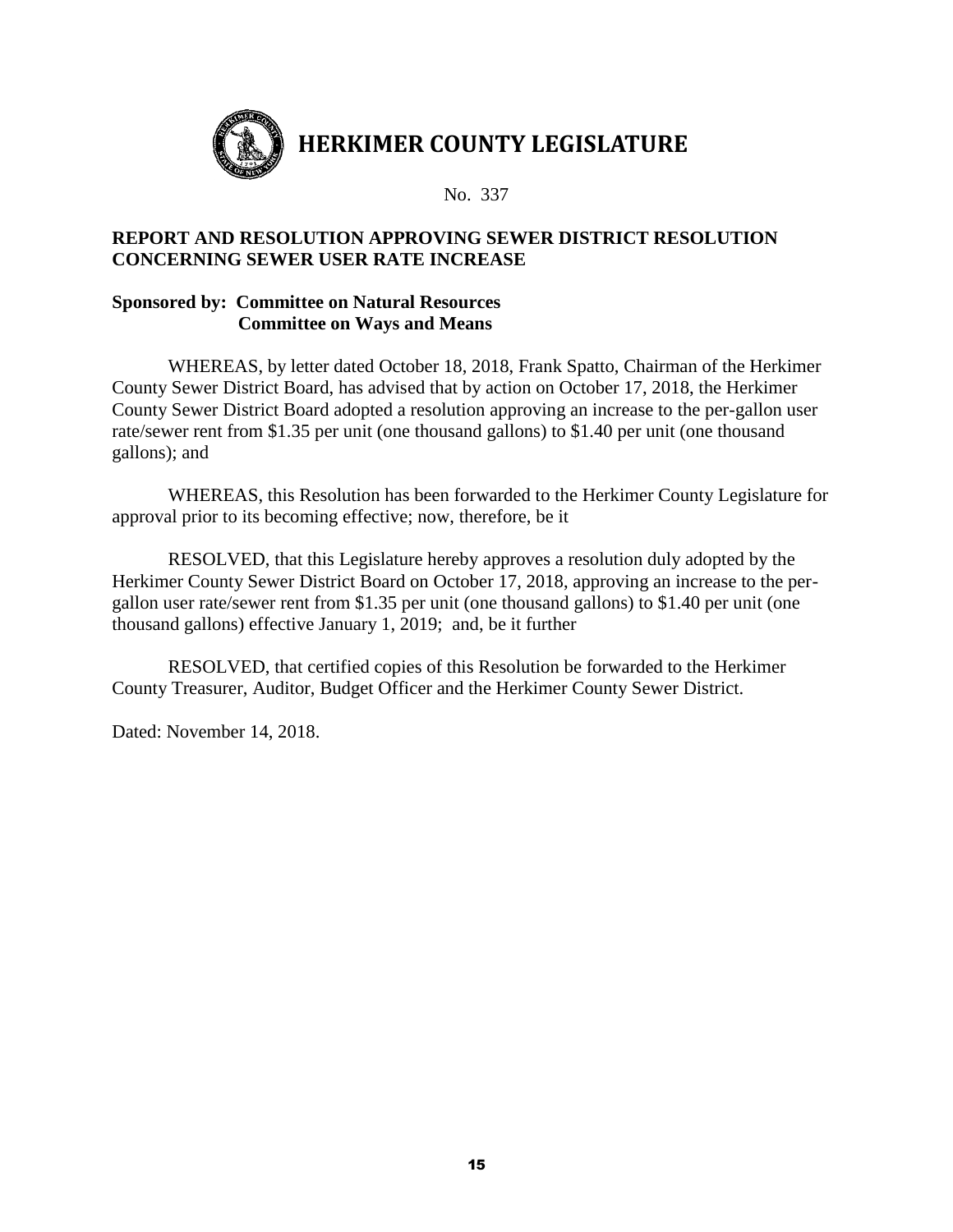

No. 338

#### **REPORT AND RESOLUTON AWARDING BIDS FOR CHEMICALS AT HERKIMER COUNTY SEWER DISTRICT**

### **Sponsored by: Committee on Natural Resources Committee on Ways & Means**

WHEREAS, by letter dated October 25, 2018, the Budget Officer/Purchasing Agent has advised that bids were received in accordance with law for the provision of Sodium Hypochlorite, Hydrated Lime, Potassium Permanganate and Polymer for the Herkimer County Sewer District; and

WHEREAS, it is the recommendation of Chief Operator James Rathbun that the bids be awarded to the lowest bidders as follows:

| Sodium Hypochlorite    | \$.89 per ton  | Amrex Chemical Company, Inc.<br>117 E. Frederick Street, PO Box 642<br>Binghamton NY 13902 |
|------------------------|----------------|--------------------------------------------------------------------------------------------|
| <b>Hydrated Lime</b>   | \$234 per ton  | Graymont Inc.<br>194 Match Factory Place<br>Bellefonte PA 16823                            |
| Potassium Permanganate |                | \$1.566 per lb Carus Corporation<br>315 Fifth Street<br>Peru IL 61354                      |
| Polymer                | $$2.27$ per lb | Clean Waters<br>26808 County Route 3<br>Plessis NY 13675                                   |

Now, therefore be it

RESOLVED, that the above bids for the provision of chemicals for the Herkimer County Sewer District be awarded, in the dollar amounts and delivery amounts as stated; and, be it further

RESOLVED, that certified copies of this Resolution be forwarded to the Herkimer County Treasurer, Auditor, Budget Officer, Herkimer County Sewer District, and providers.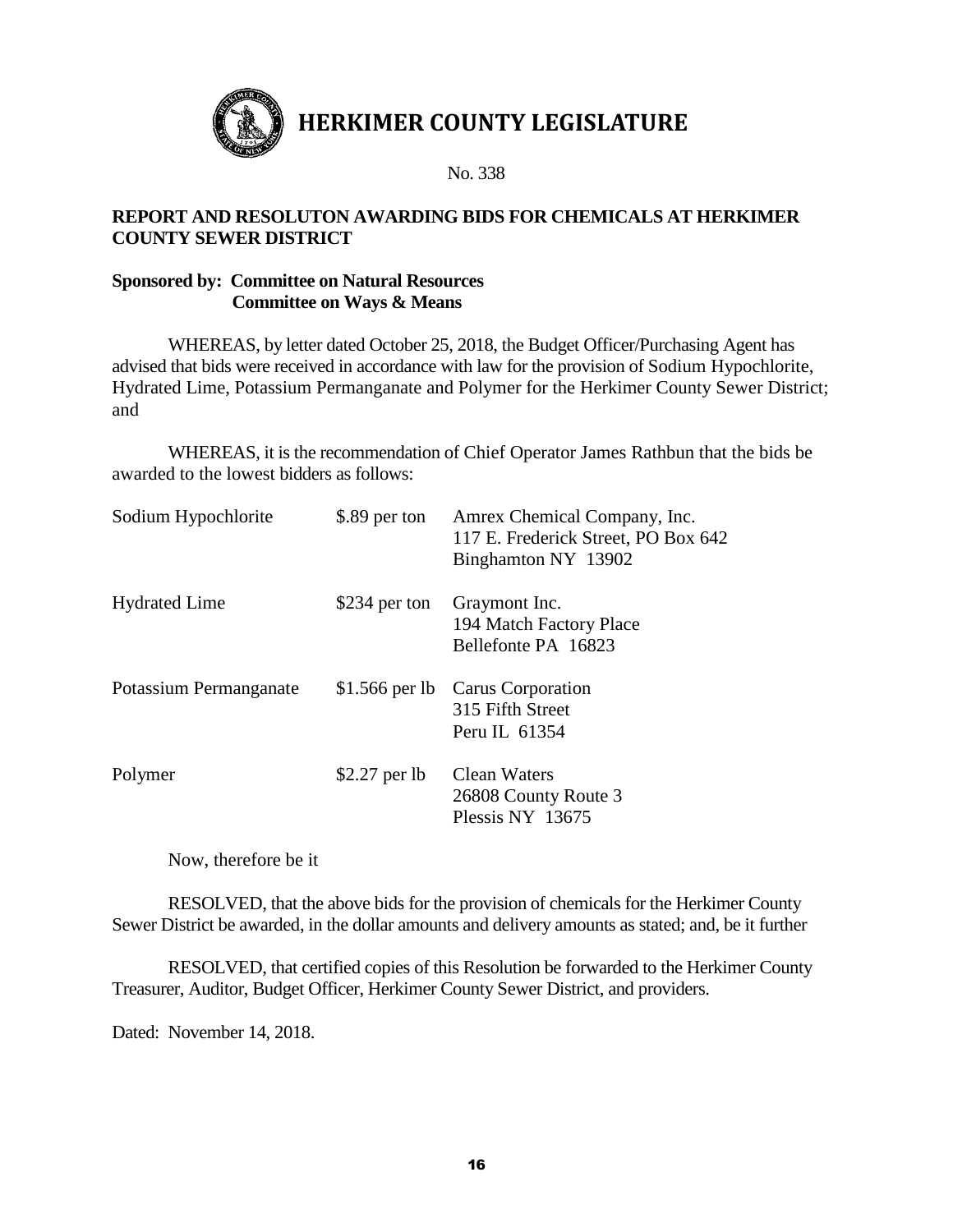

#### **REPORT AND RESOLUTION AWARDING CONTRACTS FOR MEALS ON WHEELS FOR THE FRANKFORT-SCHUYLER, HERKIMER, ILION-FRANKFORT AND MOHAWK AREAS**

#### **Sponsored by: Committee on Human Resources Committee on Ways and Means**

WHEREAS, this Legislature is informed by communication dated October 25, 2018 from Sheri A. Ferdula, Budget Officer, that the Herkimer County Office for the Aging, through federal grants received and local sharing, has funds for the Meals on Wheels Programs and is also advised that the lowest bid price, including the cost of transportation and delivery, has been calculated by and provided by the Office for the Aging; now, therefore, be it

RESOLVED, that the Herkimer County Legislature hereby authorizes catering contracts for the Meals on Wheels and Congregate Meals programs for the year 2019 with an option for a one year renewal contract with a cost of living increase, and with said contracts to contain a 60 day termination of contract provision:

| Area:                       | <b>Number of meals:</b> | Cost:                                  |
|-----------------------------|-------------------------|----------------------------------------|
| Frankfort-Schuyler area:    | up to 30 meals/day      | \$4.31/meal up to \$32,066.40 annually |
| American Food and Vending   |                         |                                        |
| 124 Metropolitan Park Drive |                         |                                        |
| Syracuse, NY 13088          |                         |                                        |
| Herkimer area:              | up to 115 meals/day     | \$4.31/meal up to \$122,921.20         |
| American Food and Vending   |                         | annually                               |
| 124 Metropolitan Park Drive |                         |                                        |
| Syracuse, NY 13088          |                         |                                        |
| Ilion-Frankfort area:       | Up to 115 meals/day     | \$4.31/meal up to \$122,921.20         |
| American Food and Vending   |                         | annually                               |
| 124 Metropolitan Park Drive |                         |                                        |
| Syracuse, NY 13088          |                         |                                        |
| Mohawk area:                | Up to 30 meals/day      | \$4.22/meal up to \$31,396.80          |
| American Food and Vending   |                         |                                        |
| 124 Metropolitan Park Drive |                         |                                        |
| Syracuse, NY 13088          |                         |                                        |

and, be it further

RESOLVED, that the Chairman of the Herkimer County Legislature is hereby authorized to execute said contracts on behalf of the County of Herkimer; and, be it further

RESOLVED, that certified copies of this Resolution be forwarded to the Herkimer County Treasurer, Auditor, Budget Officer, Director of the Office for the Aging and the above listed agency.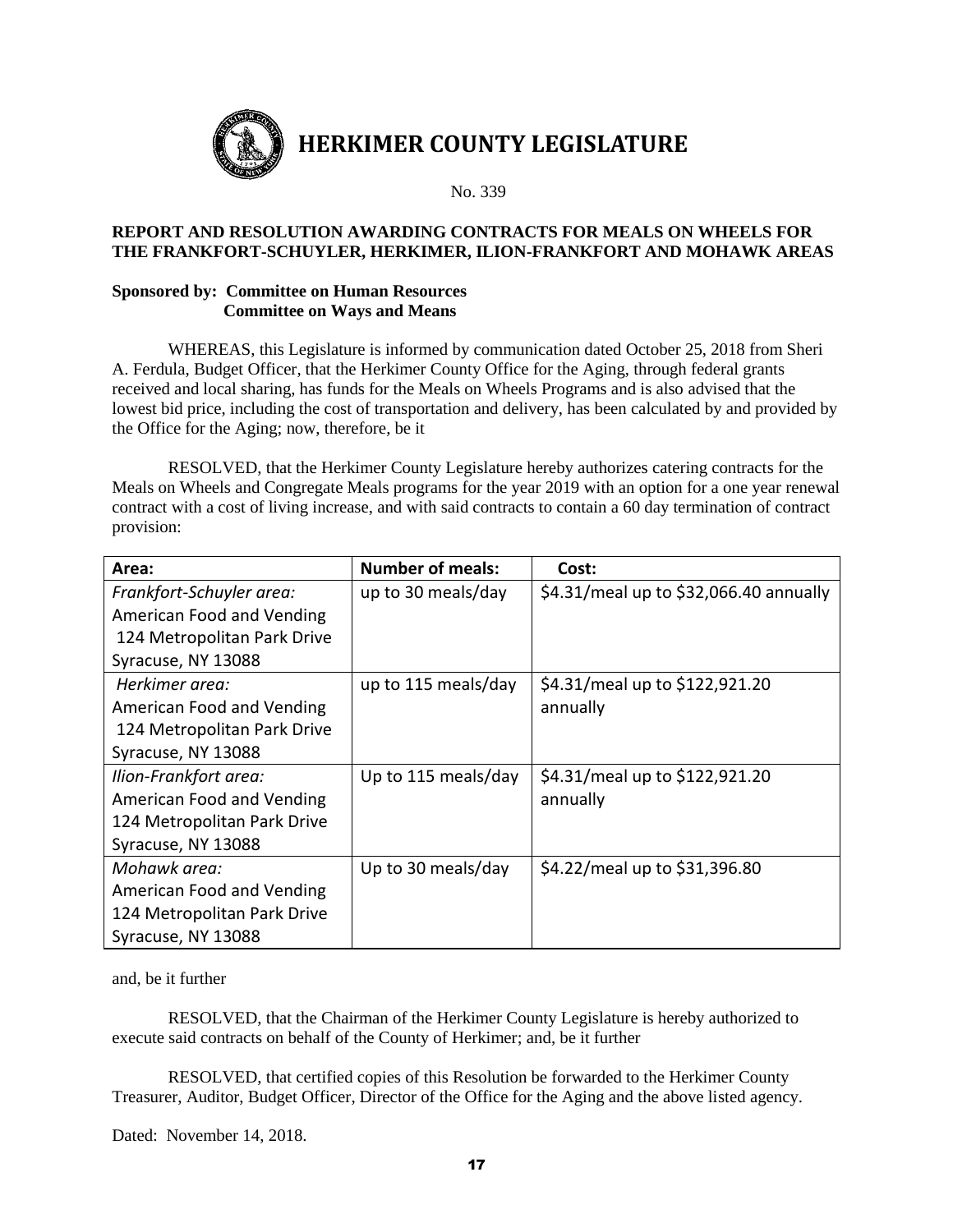

No. 340

# **REPORT AND RESOLUTION APPROVING A CONTRACT FOR SERVICES UNDER TITLE IIID IN THE HERKIMER COUNTY OFFICE FOR THE AGING**

# **Sponsored by: Committee on Human Resources Committee on Ways and Means**

WHEREAS, by letter dated October 25, 2018, Kathy L. Fox, Director of the Office for the Aging, requests a contract be entered into with Rolland Miner to provide Tai Chi exercise classes at a cost of \$50.00 per class under the Title IIID Program of the Herkimer County Office for the Aging, which provides Evidenced Based Health Promotion activities for individuals 60 and over; now, therefore, be it

RESOLVED, that the Chairman of this Legislature is hereby authorized to enter into a contract for the period commencing January 1, 2019 to December 31, 2019 with Rolland Miner, 306 Folts Street, Herkimer, New York, to provide services to the Herkimer County Office for the Aging for the provision of Tai Chi exercise classes for individuals 60 and over at a cost of \$50.00 per class, up to an amount of \$5,200; with funding to be provided from the Title IIID Evidenced Based Health Program and a 10% local match; and, be it further

RESOLVED, that annual renewals of this contract are approved under the same or more favorable terms and conditions; and, be it further

RESOLVED, that certified copies of this Resolution be forwarded to the Herkimer County Treasurer, Auditor, Budget Officer, Director of the Office for the Aging and Rolland Miner.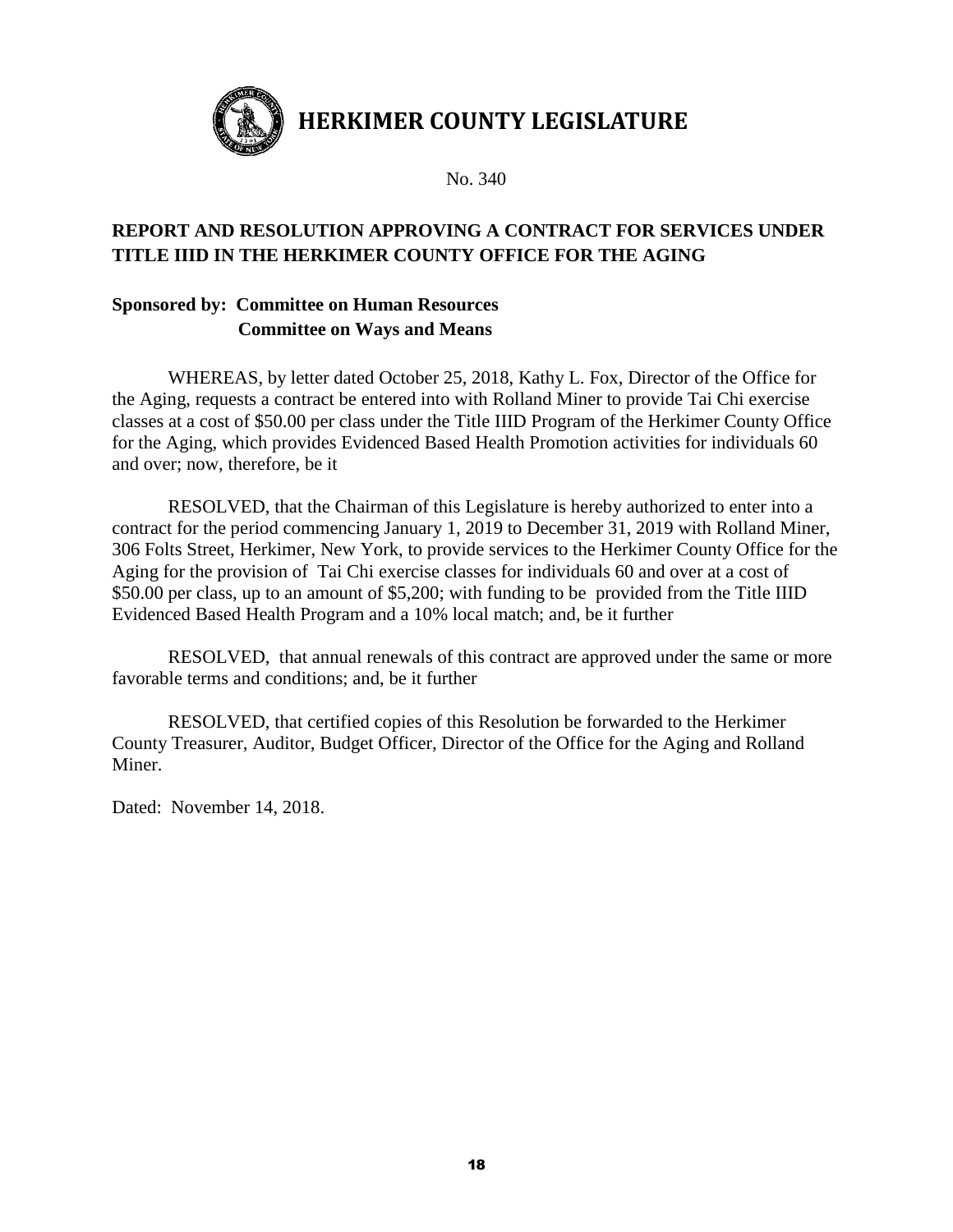

## **REPORT AND RESOLUTION AUTHORIZING PURCHASE OF HANDICAPPED ACCESSIBLE VAN FOR OFFICE FOR THE AGING AND TRANSFERRING FUNDS**

#### **Sponsored by: Committee on Human Resources Committee on Ways and Means**

WHEREAS, the Herkimer County Office for the Aging provides handicapped accessible transportation services to individuals age 60 and over for doctor's appointments and other errands within Herkimer County, currently utilizing three handicapped accessible vans with one van having over 172,000 miles and being in need of replacement; and

WHEREAS, by letter dated October 25, 2018, from Kathy Fox, Director of the Office for the Aging, this Legislature is advised of a request to purchase a used handicapped accessible van, approve trade in of a 2006 van and authorize a transfer of funds for the purchase; now, therefore, be it

RESOLVED, that the purchase of a 2009 Ford 3DC handicapped accessible van for the Herkimer County Office for the Aging, at a cost \$5,500, plus the trade in of the 2006 van be authorized and that the treasurer be authorized to make the following transfer to complete the purchase:

\$5,500 From: A6010.43000, Social Services Admin, Insurance To: A6772.23000, Aging, IIIB, Motor Vehicles

and, be it further

RESOLVED, that certified copies of this Resolution be forwarded to the Herkimer County Treasurer, Auditor, Budget Officer and Director of the Office for the Aging.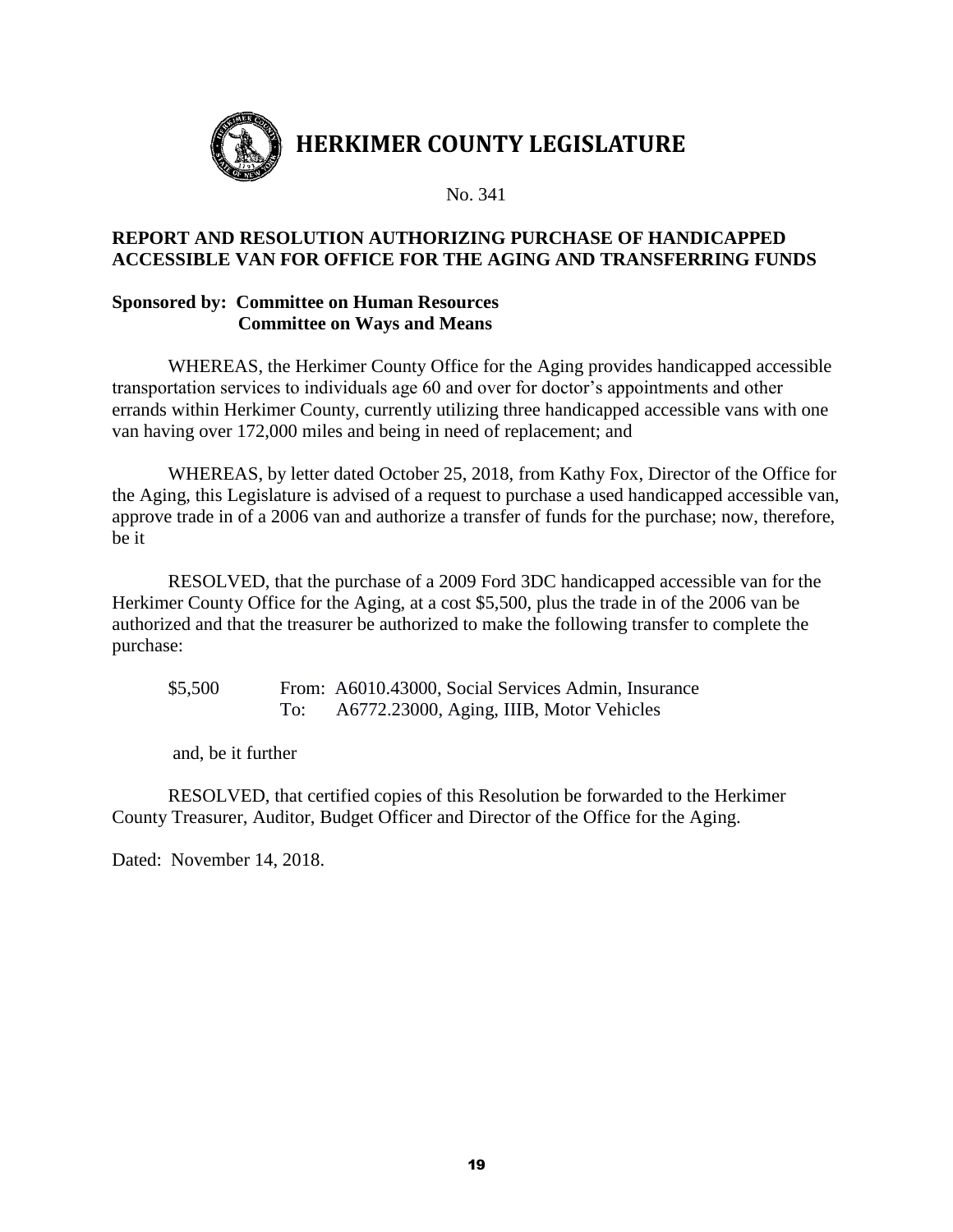

## **REPORT AND RESOLUTION AUTHORIZING COUNTY AUDITOR TO PROCESS REAL PROPERTY TAX REFUND APPLICATIONS AND TO CORRECT ERRORS ON TAX ROLLS**

## **Sponsored by: Committee on Ways and Means**

WHEREAS, Section 556 (8) of the Real Property Tax Law authorizes this Legislature to delegate, by resolution, to an appropriate official who is either empowered to authorize payment of bills without prior audit by this Legislature or to an official responsible for the payment of bills upon audit by this Legislature to perform the duties set forth in said section related to the refund of taxes, when the refund recommended by the Director of Real Property Tax Service is less than \$2,500.00; and

WHEREAS, Section 554 (9) of the Real Property Tax Law authorizes this Legislature to, by resolution, delegate the authority to perform corrections of errors in the tax roll to an appropriate official who is either empowered to authorize payment of bills without prior audit by this Legislature or to an official responsible for the payment of bills upon audit by this Legislature, provided said correction is \$2,500 or less; and

WHEREAS, by letter dated October 25, 2018, the Director of the Real Property Tax Service Agency has requested approval for said procedures for the year 2019; now, therefore, be it

#### RESOLVED:

- 1. That pursuant to Real Property Tax Law Section 556(8) the County Auditor is hereby authorized to perform the duties set forth in Section 556 of the Real Property Tax Law for the Legislature to perform, when the refund recommended by the Director of Real Property Tax Services is \$2,500 or less;
- 2. That pursuant to Real Property Tax Law Section 554(9) the County Auditor is hereby authorized to perform the duties set forth in Section 554 of the Real Property Tax Law when the recommended correction is \$2,500 or less;
- 3. That the County Auditor, in performing such duties, shall be governed by the provisions of Real Property Tax Section 554 and Section 556 and shall make reports to the Legislature as provided in said Sections;
- 4. That certified copies of this Resolution be forwarded to the Herkimer County Treasurer, Auditor and Director of Real Property Tax Services.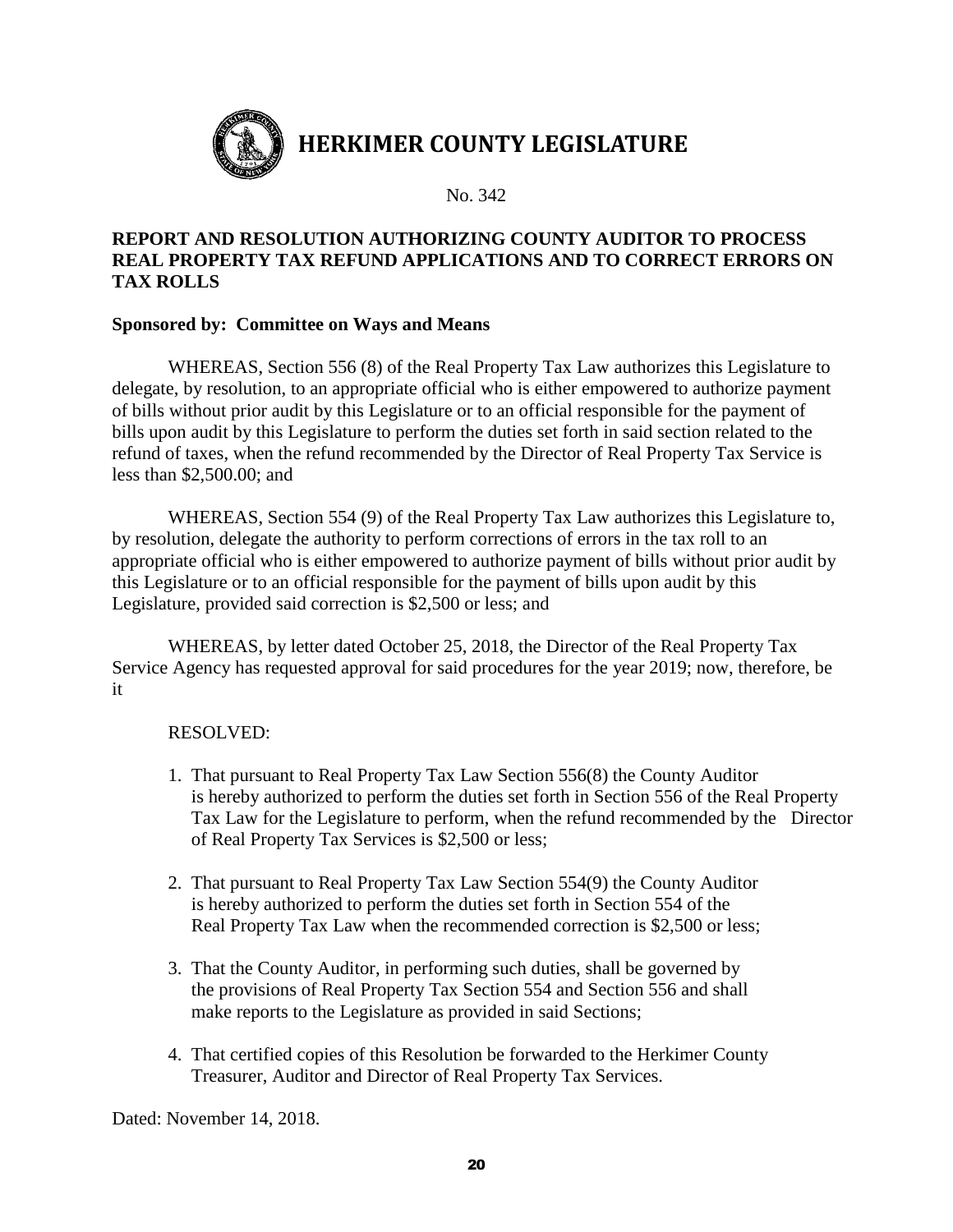

## **REPORT AND RESOLUTION APPORTIONING MORTGAGE TAX**

#### **Sponsored by: Committee on Ways and Means**

WHEREAS, your Committee on Ways and Means, to which was referred the report of the Recording Officer and County Treasurer showing the amounts received from the mortgage taxes, respectfully reports that we have examined the report containing the list of mortgages as kept by the Herkimer County Clerk, and herewith submit the following report showing the apportionment to the several towns, villages and the City in the County. Your Committee recommends that the Herkimer County Treasurer be authorized to draw warrants payable to the supervisors of the several towns and to the City of Little Falls, and to the treasurers of the incorporated villages in an amount apportioned as indicated on the tabulated statement recommended by the Committee herewith, and your Committee offers the following Resolution:

RESOLVED, that the Herkimer County Treasurer be, and she hereby is, authorized and directed to draw warrants payable to the Supervisors of the several towns in Herkimer County and to the Treasurer of the City of Little Falls and the Treasurers of the incorporated villages in the County of Herkimer entitled to a portion thereof, in the amounts of mortgage taxes apportioned respectively, and that a certified copy of the Resolution be served by the Clerk of this Legislature on the Herkimer County Treasurer.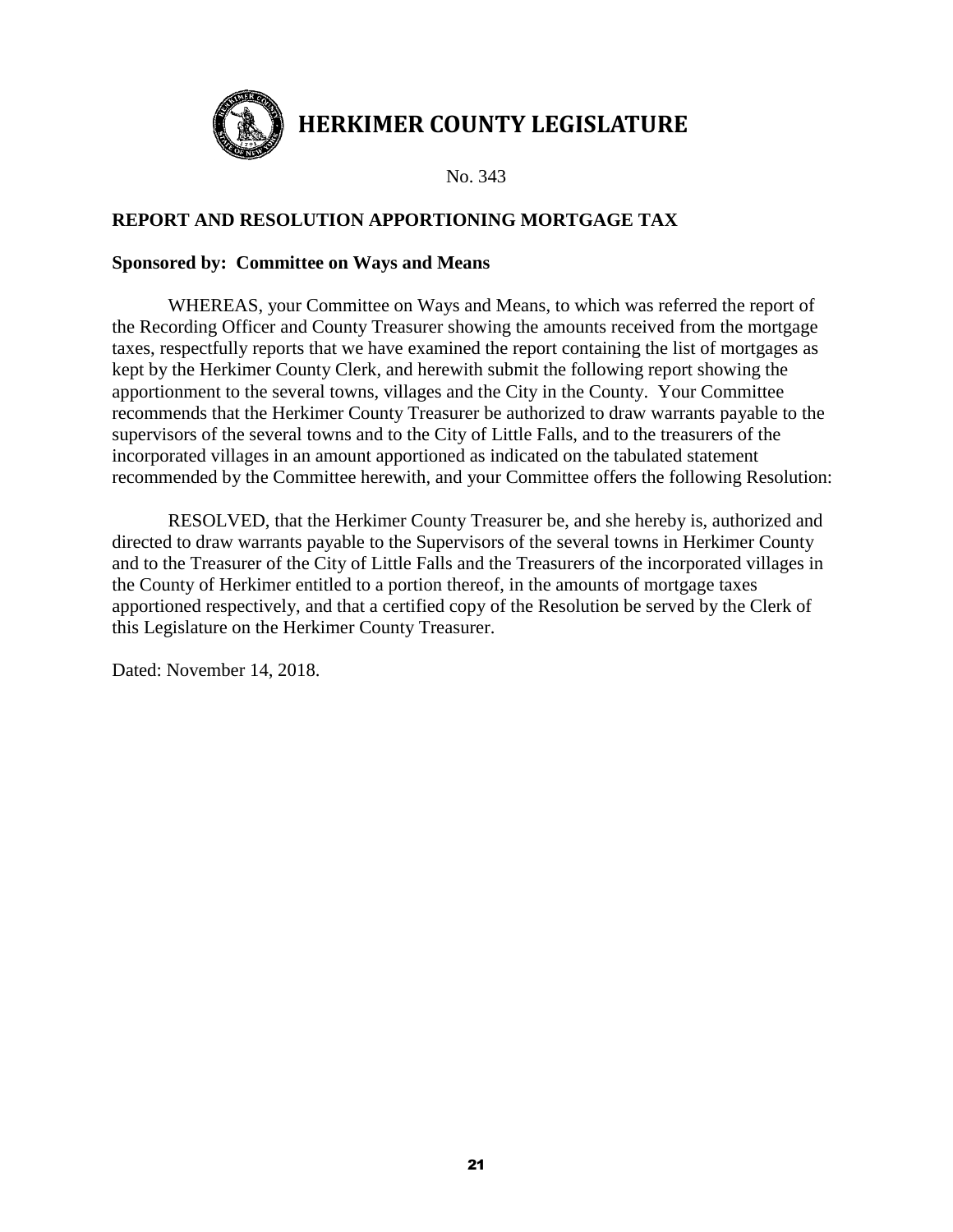

No. 344

## **REPORT AND RESOLUTION AUTHORIZING TRANSFER OF FUNDS**

#### **Sponsored by: Committee on Ways & Means**

WHEREAS, your Committee on Ways and Means, to which was referred a communication from Sheri A. Ferdula, Budget Officer/Purchasing Agent, dated October 29, 2018, submitting request a for transfer of funds, reports that we have examined said communication, inquired into the subject matter thereof, and recommend that said transfers be made and offer the following Resolution:

RESOLVED, that the Herkimer County Treasurer be, and she hereby is, authorized and directed to transfer the following sums from and to the following accounts in the 2018 Budget:

#### **Transfer:**

| \$25,100 |       | From: A6010.43000, Social Services Admin, Insurance           |
|----------|-------|---------------------------------------------------------------|
|          | To: - | A6101.40000, Medical Assistance, Contractual                  |
| \$4,500  |       | From: A1364.46000, Exp., Tax Acquired Property, Miscellaneous |
|          | To: - | A1325.44000, Treasurer, Contracted Services                   |

and, be it further

RESOLVED, that certified copies of this Resolution be forwarded to the Herkimer County Treasurer, Auditor, Budget Officer and the Commissioner of Social Services.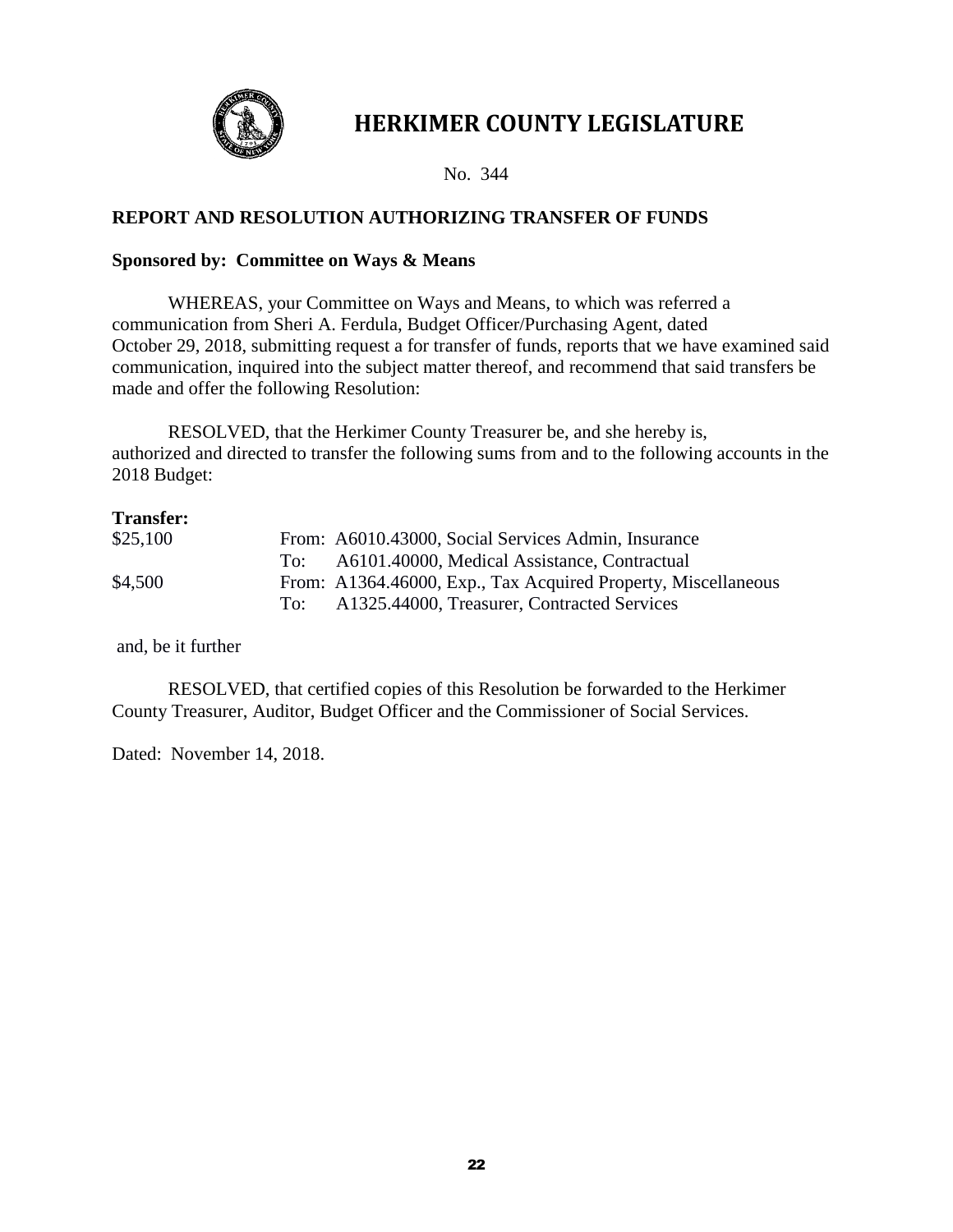

#### **REPORT AND RESOLUTION AUTHORIZING INSURANCE COVERAGES**

#### **Sponsored by: Committee on Ways and Means**

WHEREAS, this Legislature is informed by communication from Sheri Ferdula, Budget Officer and Purchasing Agent, dated October 29, 2018 of a request that certain policies for insurance coverages be approved for the year beginning December 9, 2018 through December 9, 2019, that an overall increase in premiums is noted, and that the totals for each Agency will not exceed the amount listed; and

WHEREAS, sufficient monies are available to cover said expense; now, therefore be it

RESOLVED, that policies of insurance beginning December 9, 2018, are authorized by this Legislature as follows:

#### **NYMIR c/o Mang/NBT Insurance Agency 56 North Main Street Gloversville, NY 12078**

|                                          | 2019           |
|------------------------------------------|----------------|
| COVERAGE                                 | <b>PREMIUM</b> |
| Property                                 | \$48,258.10    |
| Boiler & Machinery                       | \$9,891.20     |
| General Liability                        | \$80,403.40    |
| <b>OCP</b>                               | \$275.00       |
| Auto                                     | \$59,528.70    |
| <b>Public Officials Liability</b>        | \$25,725.70    |
| Law Enforcement Liability                | \$35,670.80    |
| <b>Inland Marine</b>                     | \$22,885.50    |
| Healthcare Gen. & Professional Liability | \$26,830.25    |
| <b>Excess Catastrophe Liability</b>      | \$42,306.00    |
| <b>Excess Employers Liability</b>        | \$9,488.00     |
| Fire Fee                                 | \$223.16       |
| Motor Vehicle Fee                        | \$1,110.00     |
| Crime Insurance                          | \$6,199.60     |
| <b>NYMIR Total -</b>                     | \$368,795.41   |
| <b>Optional Cyber Policy</b>             | \$9,529.00     |
|                                          | \$378,324.41   |

#### and, be it further

RESOLVED, that the Chairman of this Legislature be and he hereby is, authorized to execute any documents on behalf of the County of Herkimer in order to purchase said insurance coverages; and, be it further

RESOLVED, that certified copies of this Resolution be forwarded to the Herkimer County Treasurer, Auditor, Budget Officer and Mang/NBT Insurance Agency.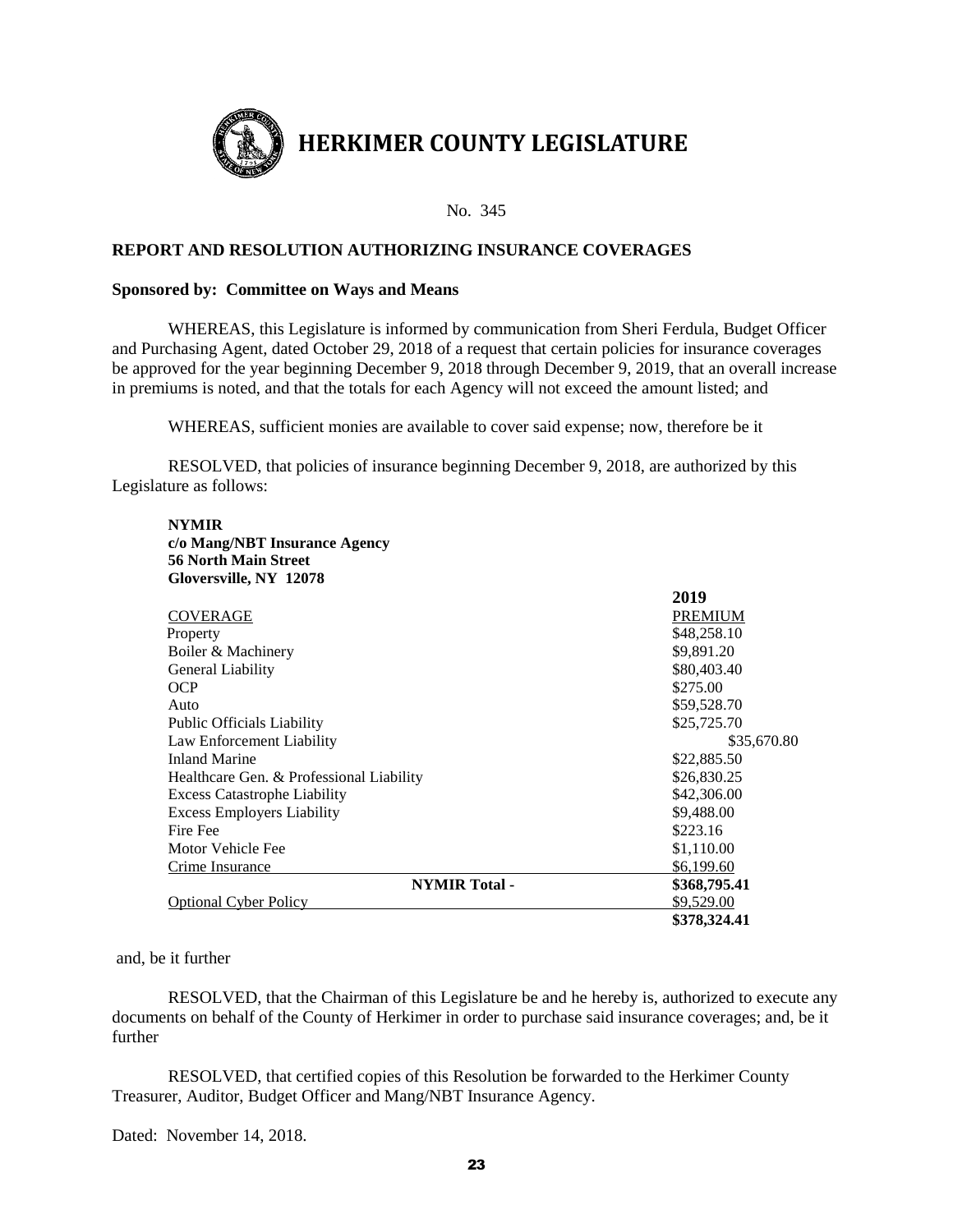

No. 346

## **REPORT AND RESOLUTION AS REGARDS DENTAL INSURANCE FOR COUNTY EMPLOYEES**

#### **Sponsored by: Committee on Ways and Means**

WHEREAS, this Legislature has been informed by communication dated October 25, 2018 from Steven R. Billings, Personnel Officer, of a request for a contract with Lifetime Benefits Solutions for the County's Self-Insured Dental Plan for the period January 1, 2019 through December 31, 2021; now, therefore, be it

RESOLVED, that the Herkimer County Legislature authorizes a contract with Lifetime Benefits Solutions for the County's Self-Insured Dental Plan for the period January 1, 2019 through December 31, 2021, with the premium equivalent rates per month as follows:

| Division #4 (CSEA)    | Division $#3$ (Highway) | Division $#2$ (Exempt) |
|-----------------------|-------------------------|------------------------|
| Single $$3.84$        | Single $$3.15$          | Single $$5.30$         |
| <b>Family \$13.47</b> | <b>Family \$11.05</b>   | <b>Family \$17.63</b>  |

The administrative fee charged by Lifetime Benefits Solutions, Inc. for 2019 to be set at a rate of \$3.01 PEPM and for 2020 to be set at a rate of \$3.01 PEPM and for 2021 to be set at a rate of \$3.10; and, be it further

RESOLVED, that the Chairman of the Herkimer County Legislature be, and he hereby is, authorized, empowered and directed to execute any contract necessary with Lifetime Benefit Solutions, to provide such dental insurance plan for the County of Herkimer; and, be it further

RESOLVED, that certified copies of this Resolution be forwarded to the Herkimer County Treasurer, Auditor, Budget Officer, Personnel Officer and Lifetime Benefits Solutions.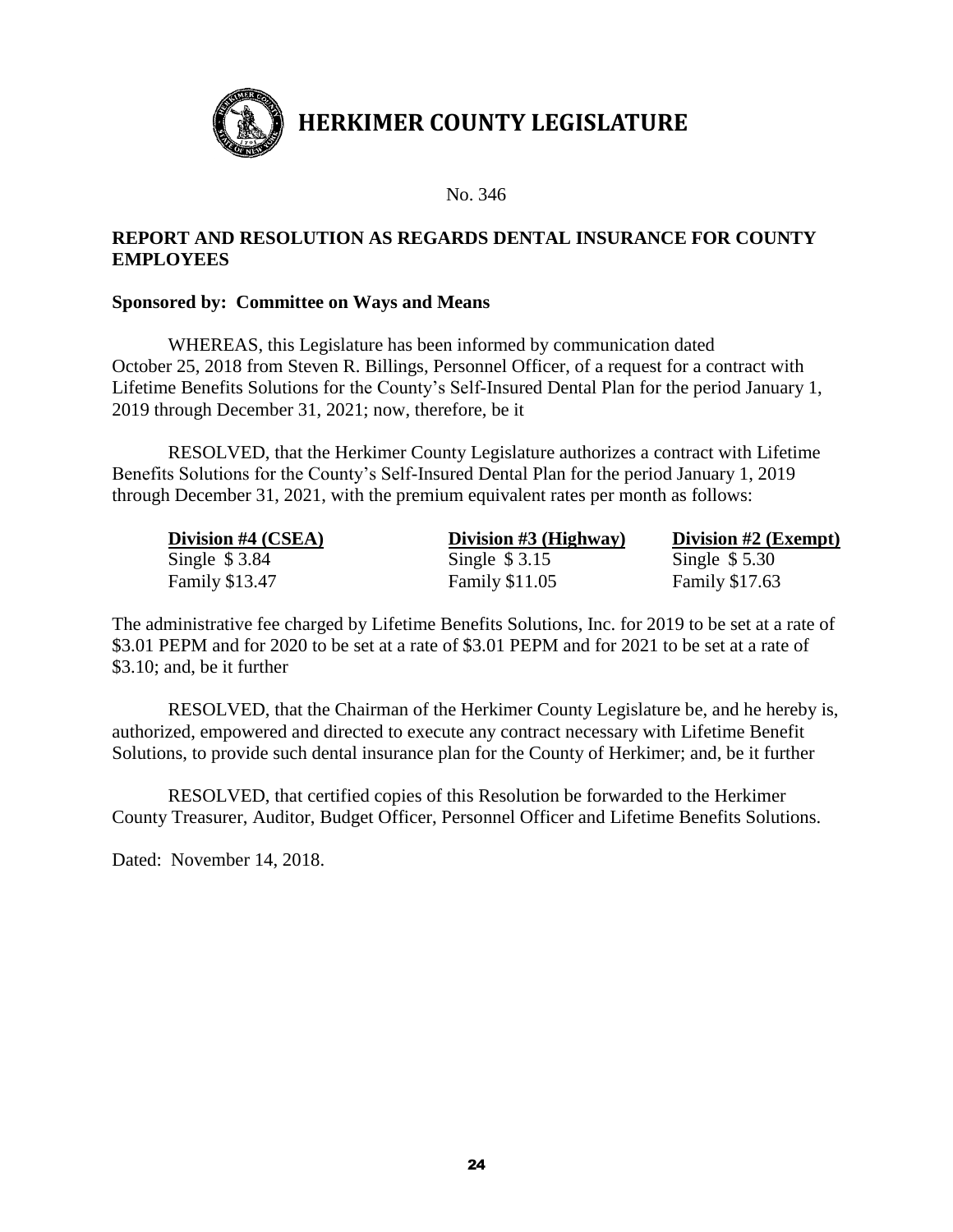

### **REPORT AND RESOLUTION ACCEPTING COST OF LIVING FUNDING ADJUSTMENT FOR COMMUNITY SERVICES CONTRACTORS**

#### **Sponsored by: Committee on Human Resources Committee on Ways and Means**

WHEREAS, by letter dated October 25, 2018, from Kristen Snyder-Branner, Director of Community Services, this Legislature is advised that the Mental Health Department has received additional COLA funding from the Office of Mental Health, and requests that the Legislature approve the same; now, therefore, be it

RESOLVED, that the Herkimer County Legislature accepts a COLA increase from the NYS Office of Mental Health in the amount of \$1,813.00; and, be it further

RESOLVED, that certified copies of this Resolution be forwarded to the Herkimer County Treasurer, Auditor, Budget Officer and Director of Community Services.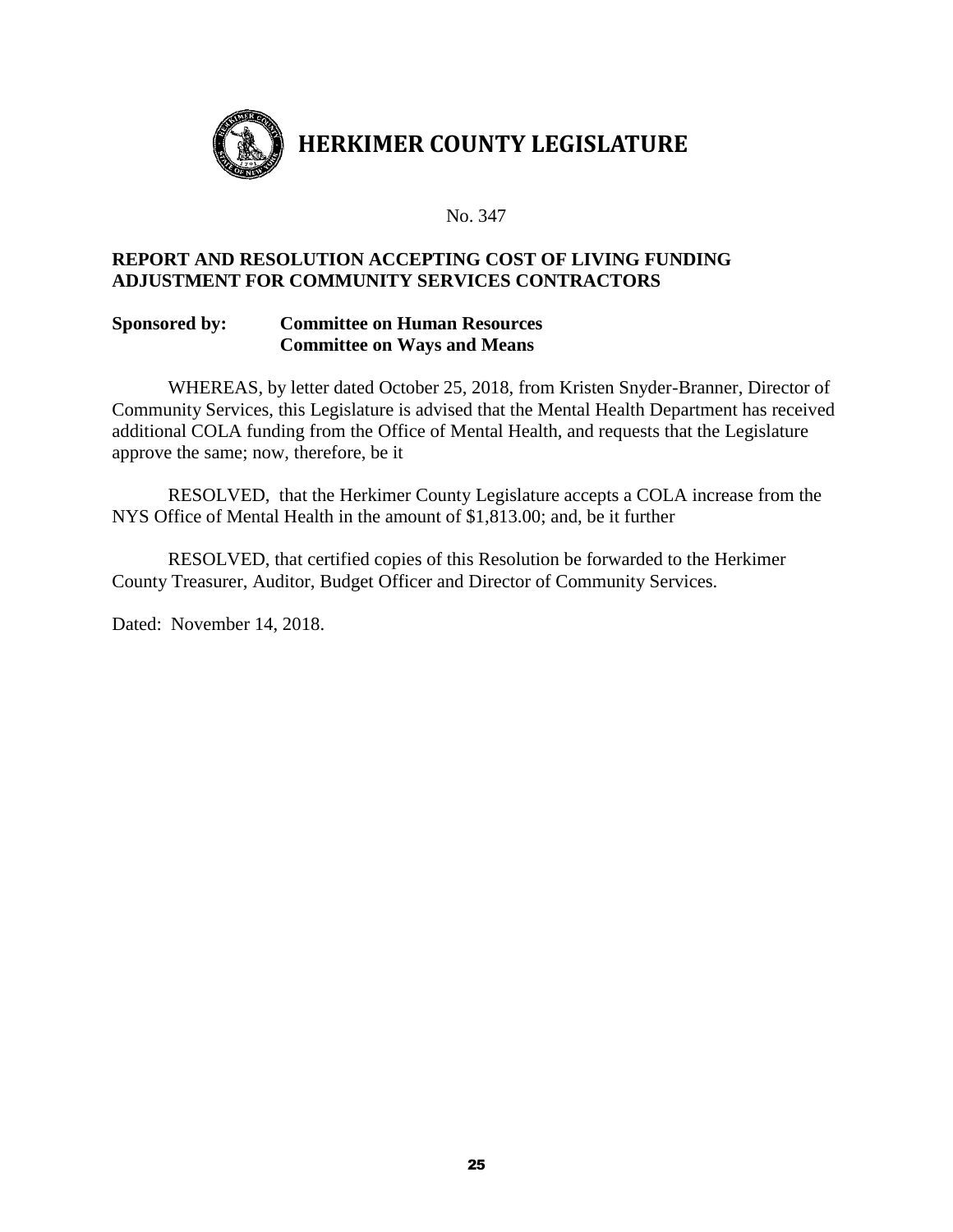

## **REPORT AND RESOLUTION AUTHORIZING PREPARATION OF TENTATIVE COPIES OF BUDGET**

### **Sponsored by: Committee on Ways and Means**

RESOLVED, that the Budget Officer of the County of Herkimer prepare up to seventy five (75) copies of the tentative budget for the County Legislature; and, be it further

RESOLVED, that the Committee on Ways and Means of this Legislature is hereby designated as the Committee to review the tentative budget pursuant to the provisions of Section 357 of the County Law of the State of New York.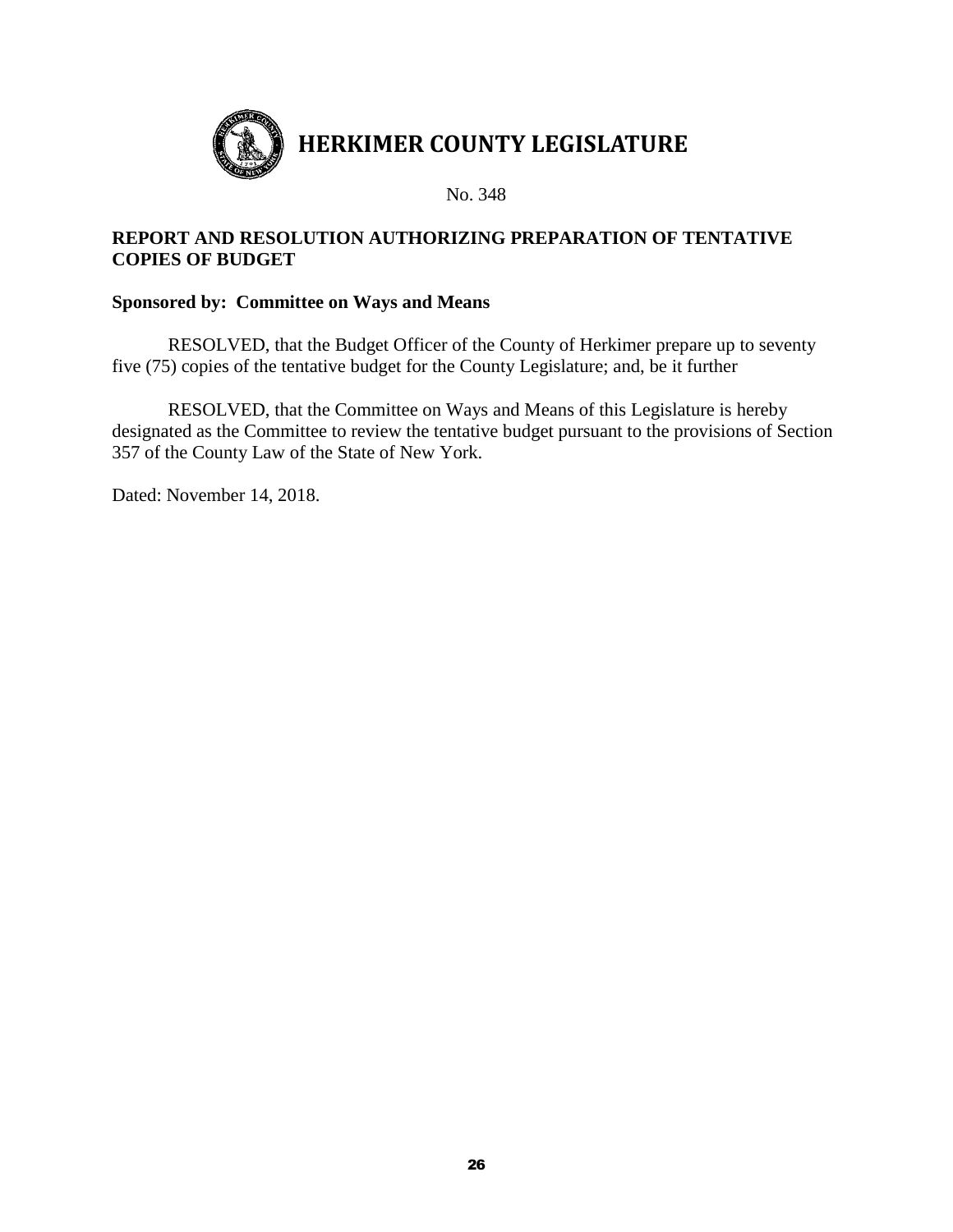

No. 349

## **REPORT AND RESOLUTION ACCEPTING TENTATIVE BUDGET AND FIXING TIME AND PLACE FOR PUBLIC HEARING**

#### **Sponsored by: Committee on Ways and Means**

Your Committee on Ways and Means, which was the Committee designated to review the tentative budget for the year 2018 pursuant to the provisions of Section 357 of the County Law, respectfully reports that there was transmitted to the Chairman of said Committee by the Clerk a copy of the tentative budget; now, therefore, be it

RESOLVED, that the County Legislature of the County of Herkimer accepts the tentative budget for the year 2018 as filed, and the Clerk of the Legislature shall cause a notice to be published stating the time and place and purpose of a public hearing on the tentative budget as filed; and, be it further

RESOLVED, that such public hearing shall be held in the Legislative Chambers of the County Office Building in the Village of Herkimer, County of Herkimer, State of New York, on the 12th day of December, 2018 at 6:30 p.m., pursuant to the provisions of Section 359 of the County Law.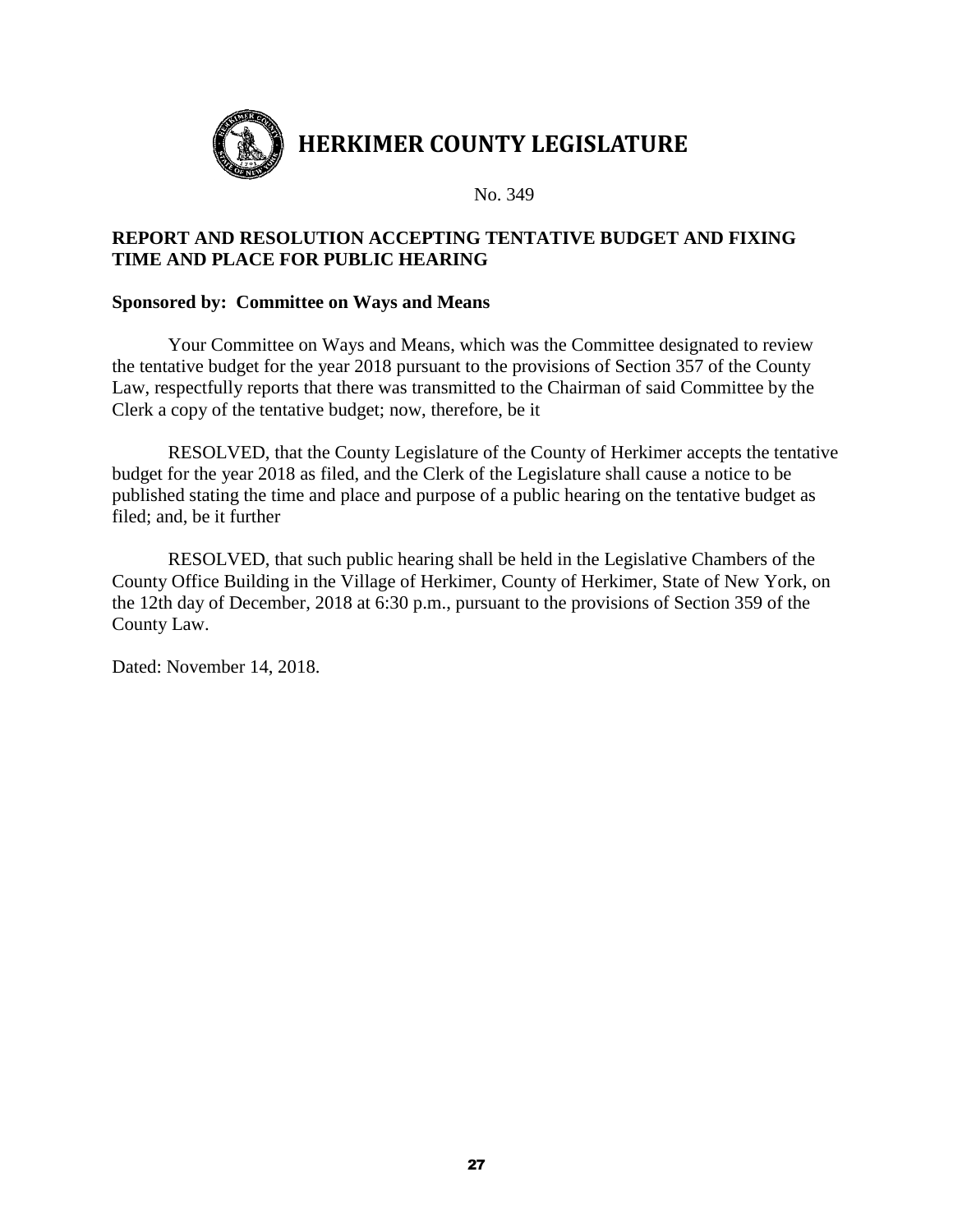

### **REPORT AND RESOLUTION INCREASING PAYMENT TO CONTRACTORS OF MENTAL HEALTH SERVICES**

#### **Sponsored by: Committee on Human Resources Committee on Ways and Means**

WHEREAS, by letter dated August 20, 2018, Kristen Snyder-Branner, Director of Community Services, has requested approval for increases in the hourly rates paid to consulting psychiatrists and other consulting counselors, with whom contracts have been entered into pursuant to resolutions previously adopted; and

WHEREAS, said resolutions provide for hours worked and compensation for said contractors; now, therefore, be it

RESOLVED, that the current hourly rate for consulting psychiatrists be increased 2% from \$136.66 to \$ 139.39, Social Worker/Nurse increased 2% from \$34.99 to \$35.69 effective January 1, 2019, and the contracts of each of said contractors be revised to reflect such increase effective January 1, 2019; and, be it further

RESOLVED, that certified copies of this Resolution be forwarded to the Herkimer County Treasurer, Auditor, Budget Officer, Personnel Officer and Director of Community Services.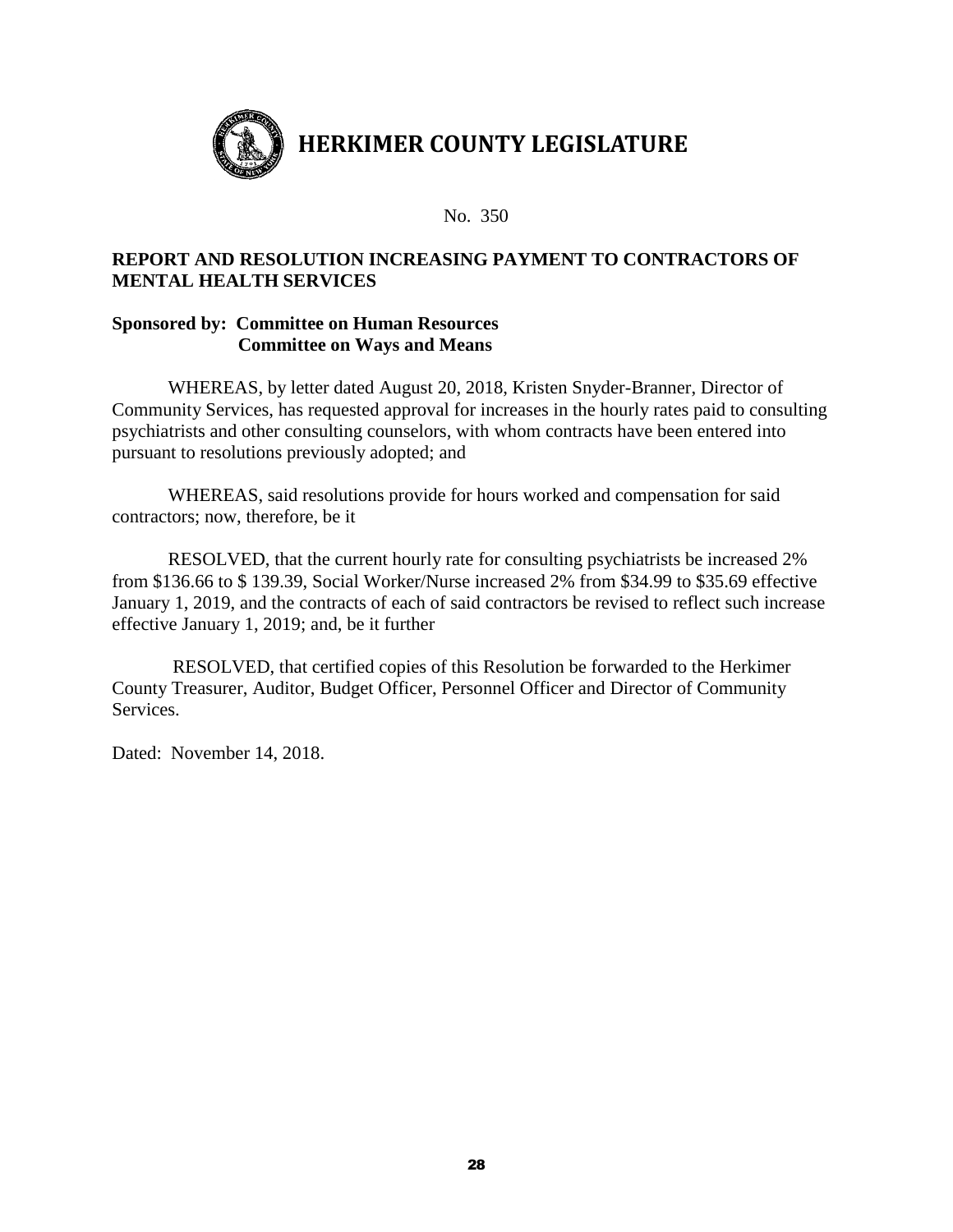

## **REPORT AND RESOLUTION AMENDING SALARY SCHEDULE NO. IV FOR POSITION CHANGE IN HERKIMER COUNTY HIGHWAY DEPARTMENT**

#### **Sponsored by: Committee on Highways Committee on Ways and Means**

WHEREAS, by letter dated October 23, 2018, Mark A. Nagele, P.E., County Highway Superintendent, has requested to amend Salary Schedule IV to change the status of a seasonal position by establishing a position of Heavy Equipment Operator in Account D5110 in the 2018 Salary Schedule; and

WHEREAS, by letter dated November 5, 2018, Steven Billings, Personnel Officer, states that the appropriate salary for said position in Account A5110 for Heavy Equipment Operator should be \$17.11 per hour and be effective as of November 14, 2018; and

WHEREAS, your Committees have taken this matter under advisement and recommend said change; now, therefore, be it

RESOLVED, that Salary Schedule IV be amended to establish a position of Heavy Equipment Operator in Account D5110 in the 2018 Salary Schedule at \$17.11 per hour and be effective as of November 14, 2018; and, be it further

RESOLVED, that certified copies of this Resolution be forwarded to the Herkimer County Treasurer, Auditor, Budget Officer, Personnel Officer and County Highway Superintendent.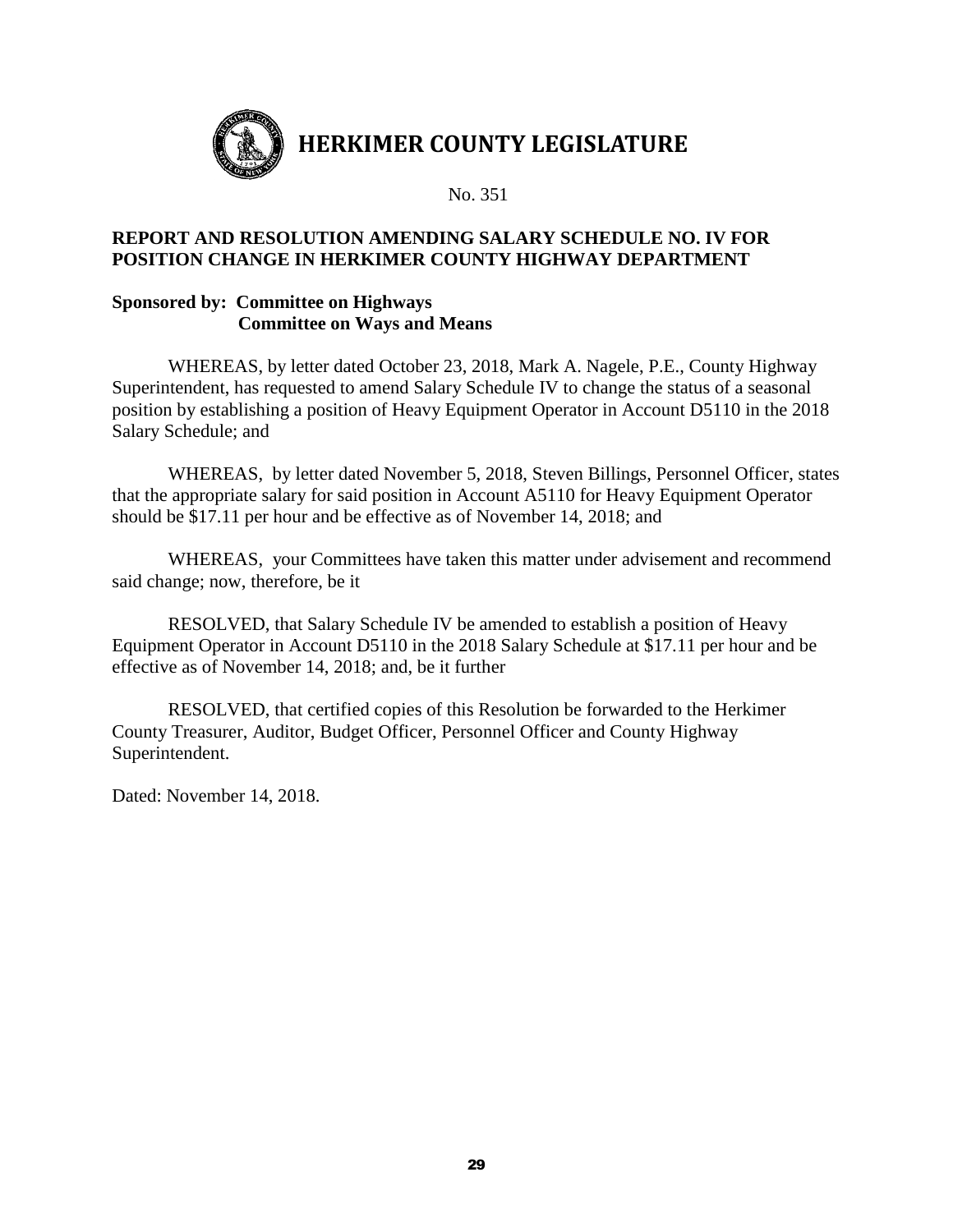

No. 352

#### **REPORT AND RESOLUTION AMENDING BUDGET AND TRANSFERRING FUNDS IN CONNECTION WITH BULLET PROOF VEST GRANT FOR SHERIFF'S DEPARTMENT**

### **Sponsored by: Committee on Public Safety/Emergency Management Committee on Ways & Means**

WHEREAS, by letter dated October 10, 2018, Christopher P. Farber, Sheriff, has advised this Legislature of the receipt of an award under the 2018 Bulletproof Vest Partnership Program through the Bureau of Justice Assistance, which grant would provide for reimbursement on ballistic vests purchased by the Herkimer County Sheriff's Department at the rate of 50%, and requests authorization for the Chairman of the Legislature to e-sign said contract; and,

WHEREAS, by letter dated October 29, 2018, the Budget Officer has requested the 2018 Herkimer County Budget be amended in connection with the receipt of funding under said Grant; now, therefore, be it

RESOLVED, that the Chairman of this Legislature is hereby authorized to execute by electronic signature a contract with the Bureau of Justice Assistance to receive a grant under the 2018 Bulletproof Vest Partnership Program for the Herkimer County Sheriff's Department in the amount of \$14,280.00; and, be it further

RESOLVED, that the 2018 Herkimer County Budget is hereby amended as follows:

#### **REVENUE:**

| A3189.4389C, Bullet Proof Vest Grant, Federal                    | From: \$0 | To: \$14,280.00 |
|------------------------------------------------------------------|-----------|-----------------|
| <b>EXPENSE</b><br>A3189.41000, Bullet Proof Vest Grant, Supplies | From: \$0 | To: \$14,280.00 |

and, be it further

RESOLVED, the following transfer will be necessary to purchase the vests as follows:

#### Transfer:

\$14,280 From: A3170.44000, Correctional Institution, Contracted Services To: A3189.41000, Bullet Proof Vest Grant, Supplies

and, be it further

RESOLVED, that certified copies of this Resolution be forwarded to the Herkimer County Treasurer, Auditor and Budget Officer and Sheriff.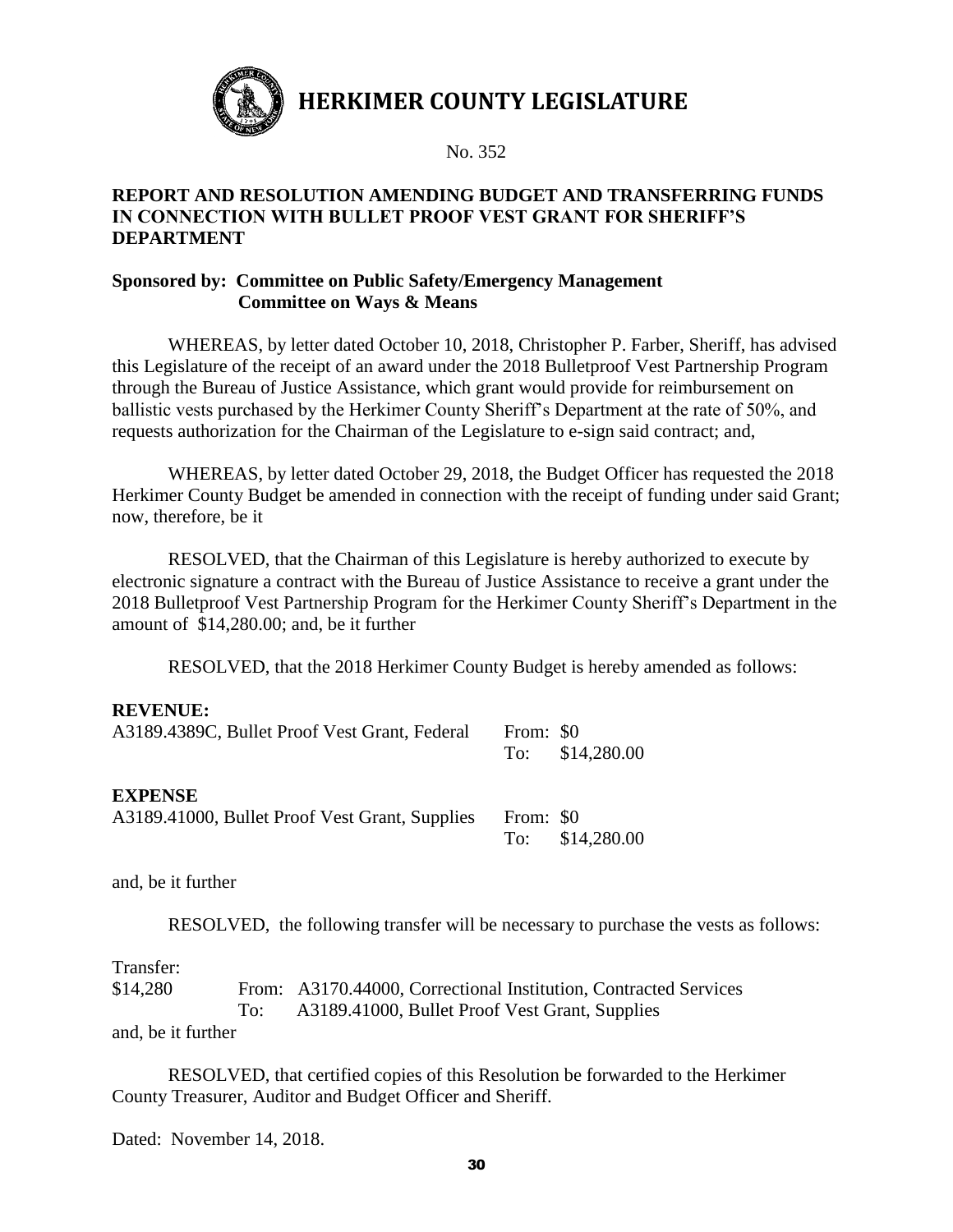

#### **REPORT AND RESOLUTION AWARDING BIDS FOR VEHICLES AND TRANSFERING FUNDS FOR PURCHASE IN SHERIFF'S DEPARTMENT**

#### **Sponsored by: Committee on Public Safety/Emergency Management Committee on Ways and Means**

WHEREAS, by letter dated October 19, 2018, Sheri Ferdula, Budget Officer has advised that sealed bids were received, opened and read in accordance with law for the purchase of two (2) vehicles for the Herkimer County Sheriff's department; and

WHEREAS, it is the recommendation of the Budget Officer and your committees that a contract be awarded to the below listed low bidder meeting the minimum specifications for the vehicles; registrations will be done free of charge at the Herkimer DMV and each vehicle will need striping and a light/siren package provided by JPJ Electronics for an additional \$3,595 per vehicle; now, therefore, be it

RESOLVED, that the Herkimer County Legislature hereby awards a bid for the purchase of the below listed vehicles for the Herkimer County Sheriff's Department:

#### **(2) 2019 Ford Police Interceptor Utility SUV \$37,167.86 (\$74,335.72)**

*Beyer Ford*  170 Ridgedale Avenue Morristown, NJ 07936

and, be it further

RESOLVED, additional funds will be necessary and have been verified for the following transfers:

\$81,525.72 FROM: A3170.44000, Correctional Facility, Contracted Services TO: A3150.23000, Sheriff, Motor Vehicles

and, be it further,

RESOLVED, that certified copies of this Resolution be forwarded to the Herkimer County Treasurer, Auditor, Budget Officer, Sheriff and Beyer Ford.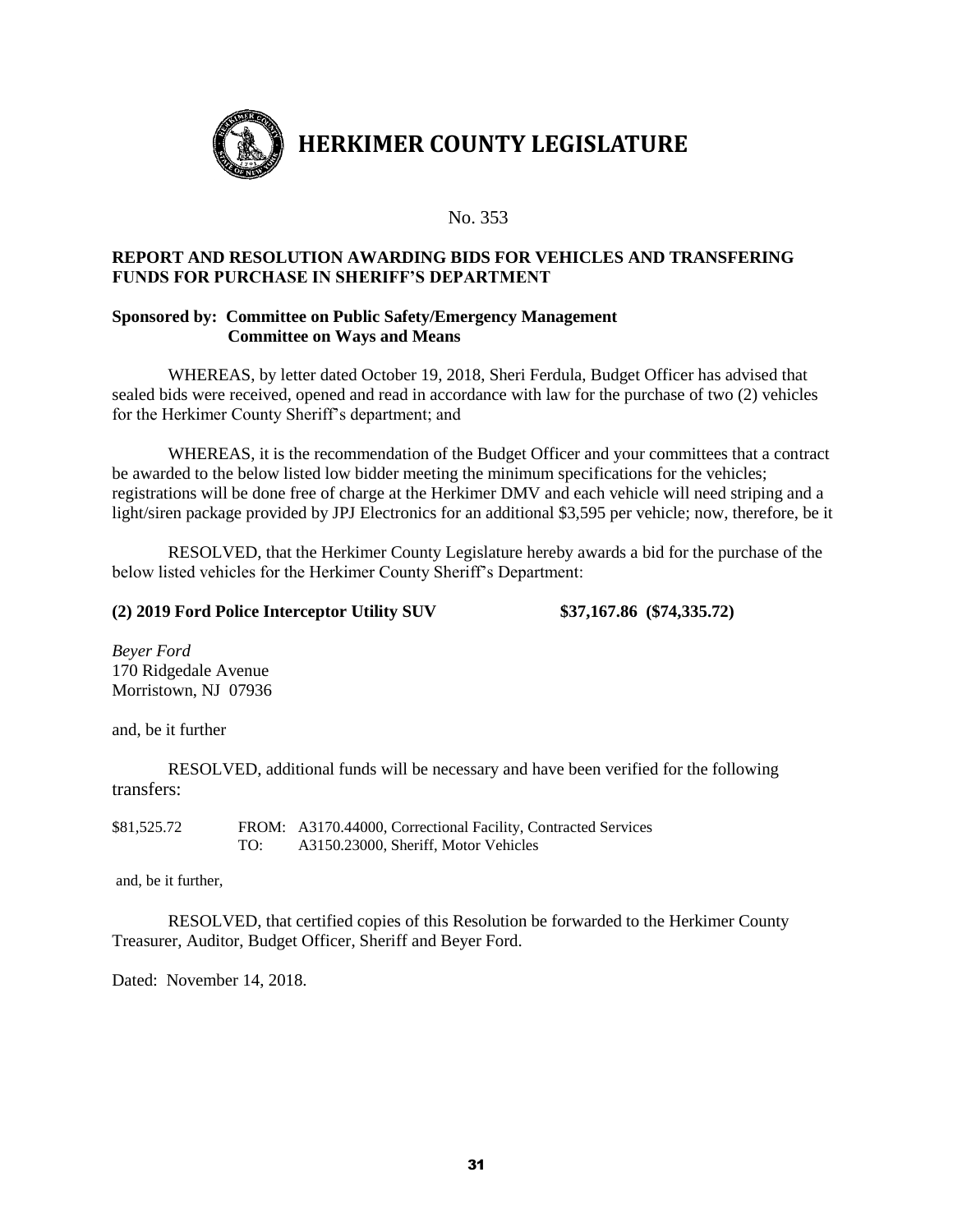

## **REPORT AND RESOLUTION AMENDING SALARY SCHEDULE NO. II TO ESTABLISH A TEMPORARY DEPUTY AUDITOR POSITION AND APPOINT COUNTY AUDITOR**

#### **Sponsored by: Committee on Ways and Means**

WHEREAS, by letter dated October 25, 2018, Steven Billings, Personnel Officer has requested the creation of a temporary position of Deputy County Auditor in Salary Schedule II, Account A1320 at the annual base salary of \$55,606 beginning December 17, 2018 through January 25, 2019; and

WHEREAS, letter further states your committee has approved the appointment of Sharon Ewanyk of Little Falls, New York as County Auditor effective January 26, 2019- December 31, 2019 and the appropriate salary for said position in Account A1320 shall be at the annual base salary\$55,606; and

WHEREAS, your Committee has taken this matter under advisement and recommend said change; now, therefore, be it

RESOLVED, that the temporary position of Deputy County Auditor in Salary Schedule II, Account A1320 at the annual base salary of \$55,606 beginning December 17, 2018 through January 25, 2019 is approved; and, be it further

RESOLVED, that Sharon Ewanyk of Little Falls, NY be appointed to the position of County Auditor in Account A1320 effective January 26, 2019-December 31, 2019 at the base annual salary of \$55,606; and, be it further

RESOLVED, that certified copies of this Resolution be forwarded to the Herkimer County Treasurer, Auditor, Budget Officer, Personnel Officer and Sharon Ewanyk.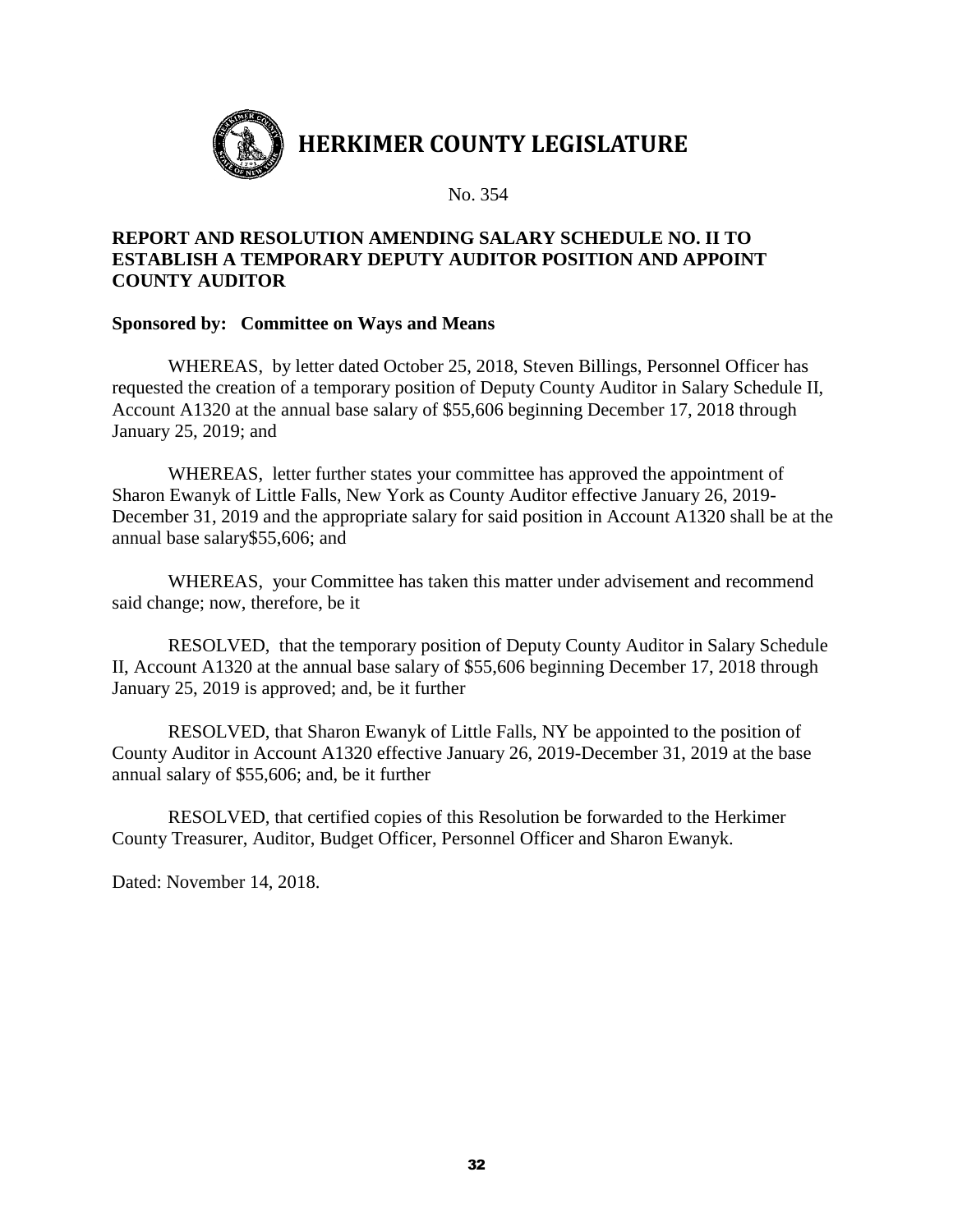

## **REPORT AND RESOLUTION CLOSING ACCOUNT AND AMENDING BUDGET IN SHERIFF'S DEPARTMENT**

#### **Sponsored by: Committee on Ways and Means**

WHEREAS, by letter dated October 29, 2018, Sheri Ferdula, Budget Officer/Purchasing Agent, has advised that the Herkimer County Sheriff has requested the closure of Account TA085A, which account was established to deposit and transmit to the NYS Division of Criminal Justice Services fingerprinting fees from the LIVESCAN system, which system is no longer in use in the Sheriff's department; and

WHEREAS, the Budget Officer/Purchasing Agent has requested that the County Treasurer be authorized to make any necessary adjustments; now, therefore be it

RESOLVED, that the closure and budget amendment be made as follows:

Close of Adirondack Bank Account #1400361079 and transfer any remaining balance plus interest accumulated to the General Fund as credit to A3110.44000 Sheriff, contracted services

and, be it further

RESOLVED, that the 2018 Herkimer County Budget be amended as follows:

| Amendment: |                                            |
|------------|--------------------------------------------|
| \$1,444.95 | From: TA085A, LIVESCAN Fingerprinting      |
|            | A3110.44000, Sheriff, Contracted Services. |

and, be it further

RESOLVED, that certified copies of this Resolution be forwarded to the Herkimer County Treasurer, Auditor, Budget Officer and Herkimer County Sheriff.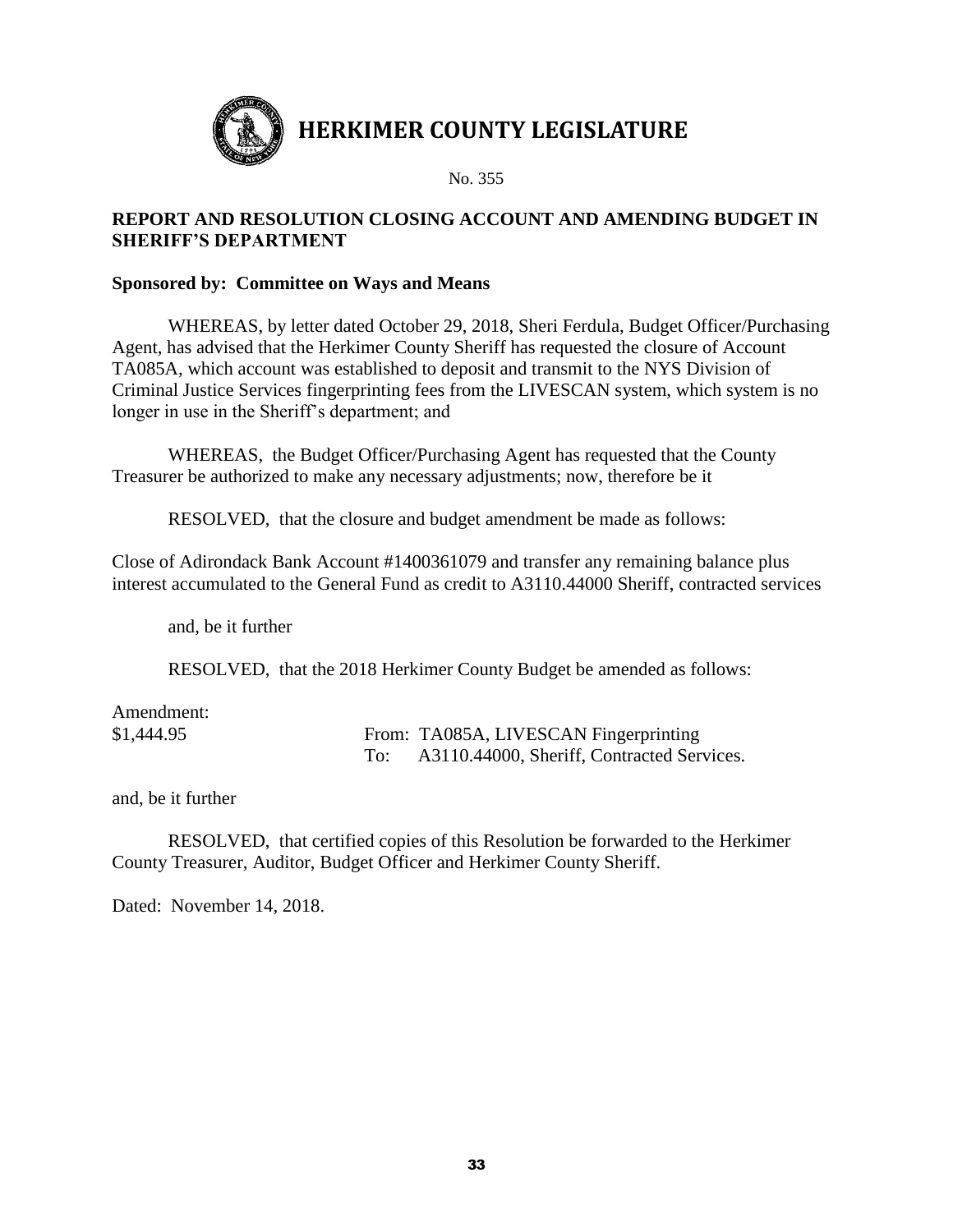

## **REPORT AND RESOLUTION DIRECTING COUNTY TREASURER TO OPEN DEBT SERVICE RESERVE ACCOUNT FOR SALES TAX MONIES**

#### **Sponsored by: Committee on Ways and Means**

WHEREAS, by letter dated October 25, 2018, Sheri Ferdula, Budget Officer/Purchasing Agent, has advised that as of July 1, 2018, all monies from the ¼% Sales Tax revenue will be directed to the Debt Service account and the County Treasurers office will need to open a Debt Service Reserve Account to hold the accumulated interest from cash on deposit and investments from the Sales Tax money going forward; now, therefore be it

 RESOLVED, that the County Treasurer be authorized and directed to create Account V884V, Debt Service Reserve Jail and transfer any accumulated fund or due to Account A889M, Correctional Facility Sales Tax Reserve as of July 1, 2018; and, be it further

RESOLVED, that certified copies of this Resolution be forwarded to the Herkimer County Treasurer, Auditor and Budget Officer.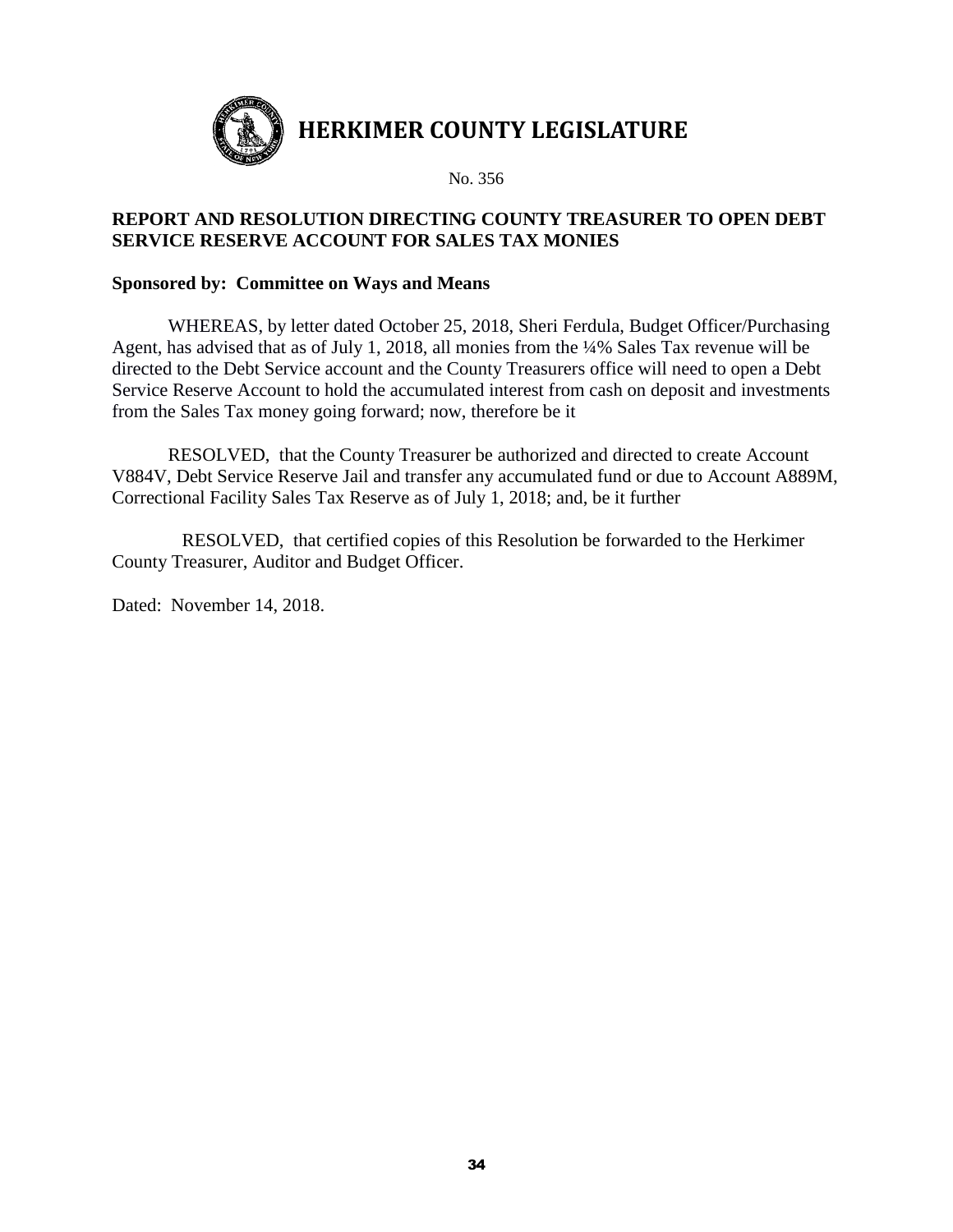

## **REPORT AND RESOLUTION AUTHORIZING PROJECT NUMBER ESTABLISHMENT AND BUDGET AMENDMENT FOR HERKIMER COUNTY CORRECTIONAL FACILITY**

#### **Sponsored by: Committee on Ways & Means**

WHEREAS, your Committee on Ways and Means, to which was referred a communication from Sheri Ferdula, Budget Officer, dated October 25, 2018 submitting a request for a budget amendment and account establishment to properly track construction expenses for the Herkimer County Correctional Facility, reports that we have examined said communication, inquired into the subject matters thereof, and recommend that said budget amendment and project number establishment be as follows:

RESOLVED, that the Herkimer County Treasurer be, and she hereby is, authorized and directed to establish Project Number 5-4, Jail, Construction and amend the 2018 budget as follows:

#### **REVENUE**:

| H5710, Serial Bonds             | From: \$0 |                   |
|---------------------------------|-----------|-------------------|
|                                 |           | To: $$18,754,224$ |
| H5031, Interfund Transfers      | From: \$0 |                   |
|                                 |           | To: \$19,548,915  |
|                                 |           |                   |
| <b>EXPENSE</b>                  |           |                   |
| H3150.44000, Capital Fund, Jail | From: \$0 |                   |
|                                 |           | To: \$38,303,139  |

and, be it further

RESOLVED, that certified copies of this Resolution be forwarded to the Herkimer County Treasurer, Auditor and Budget Officer.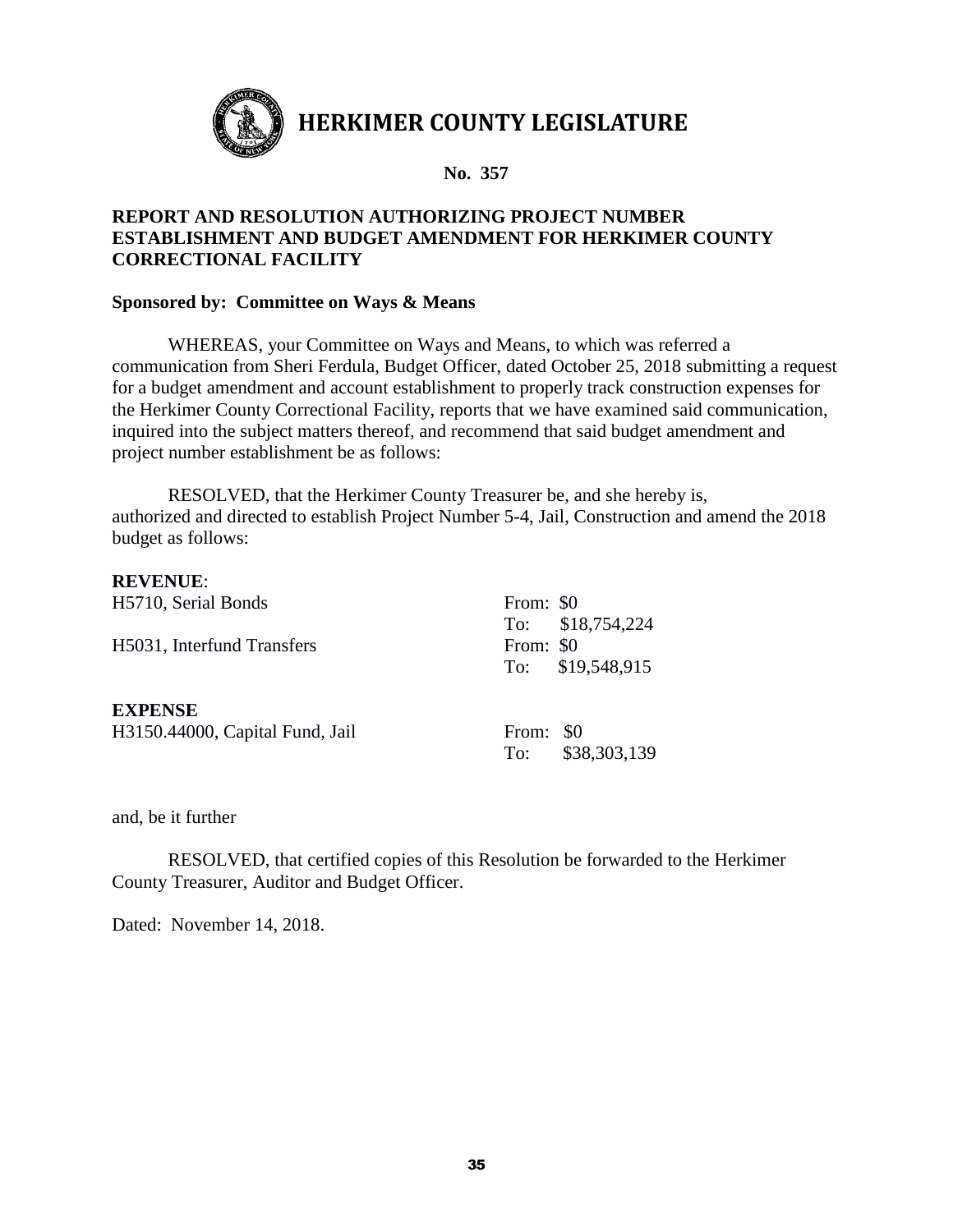

#### **REPORT AND RESOLUTION WITH REGARD TO COMPLIANCE WITH ARTICLE 2 OF THE EMINENT DOMAIN PROCEDURE LAW IN CONNECTION WITH THE PERMANENT AND TEMPORARY EASEMENTS FOR THE JAIL SEWER LINE**

#### **Sponsored by: Committee on Public Safety & Emergency Management Committee on Ways and Means**

WHEREAS, the Herkimer County Legislature has, by Resolution No. 66, authorized LaBella Associates, DPC to move forward with all necessary redesign and document preparation necessary to move forward with the jail project; and

WHEREAS, certain acquisitions of land are necessary to install the jail sewer line, including acquiring a permanent and temporary easement from three property owners covering four parcels; and

WHEREAS, as required by the statutes of the State of New York, the County of Herkimer, as condemnor, must comply with the provisions of Article 2 of the Eminent Domain Procedure Law; and

WHEREAS, the County Attorney by communication dated October 29, 2018, which is annexed to this Resolution has recommended that the required land acquisitions are de minimis in nature and that the public interest will not be prejudiced by the construction of this project; now, therefore, be it

RESOLVED, that it is the opinion of this Legislature that the required land acquisitions for the sewer line aforesaid are de minimis in nature and that the public interest with not be prejudiced by such project; and, be it further

RESOLVED, that the acquisitions of certain lands for the project particularly the lands in which William S. Hubbard, Chad R. Sangster, and Gary E. and Linda M. LaBarge have an interest, are necessary for the public use herein and the Legislature authorizes the acquisitions of same by the condemnation process pursuant to the provisions of the Eminent Domain Procedure Law; and be it further,

RESOLVED, that the Chairman of the Legislature is authorized to negotiate and make offers to compensate said property owners of the amount so listed in the attached correspondence from the County Attorney dated October 29, 2018; and, be it further

RESOLVED, that the Chairman of the Legislature is authorized to sign any documents necessary for said acquisitions pursuant to the Eminent Domain Procedure Law; and, be it further

RESOLVED, that certified copies of this Resolution be forwarded to the Herkimer County Treasurer, Auditor, Budget Officer and County Attorney.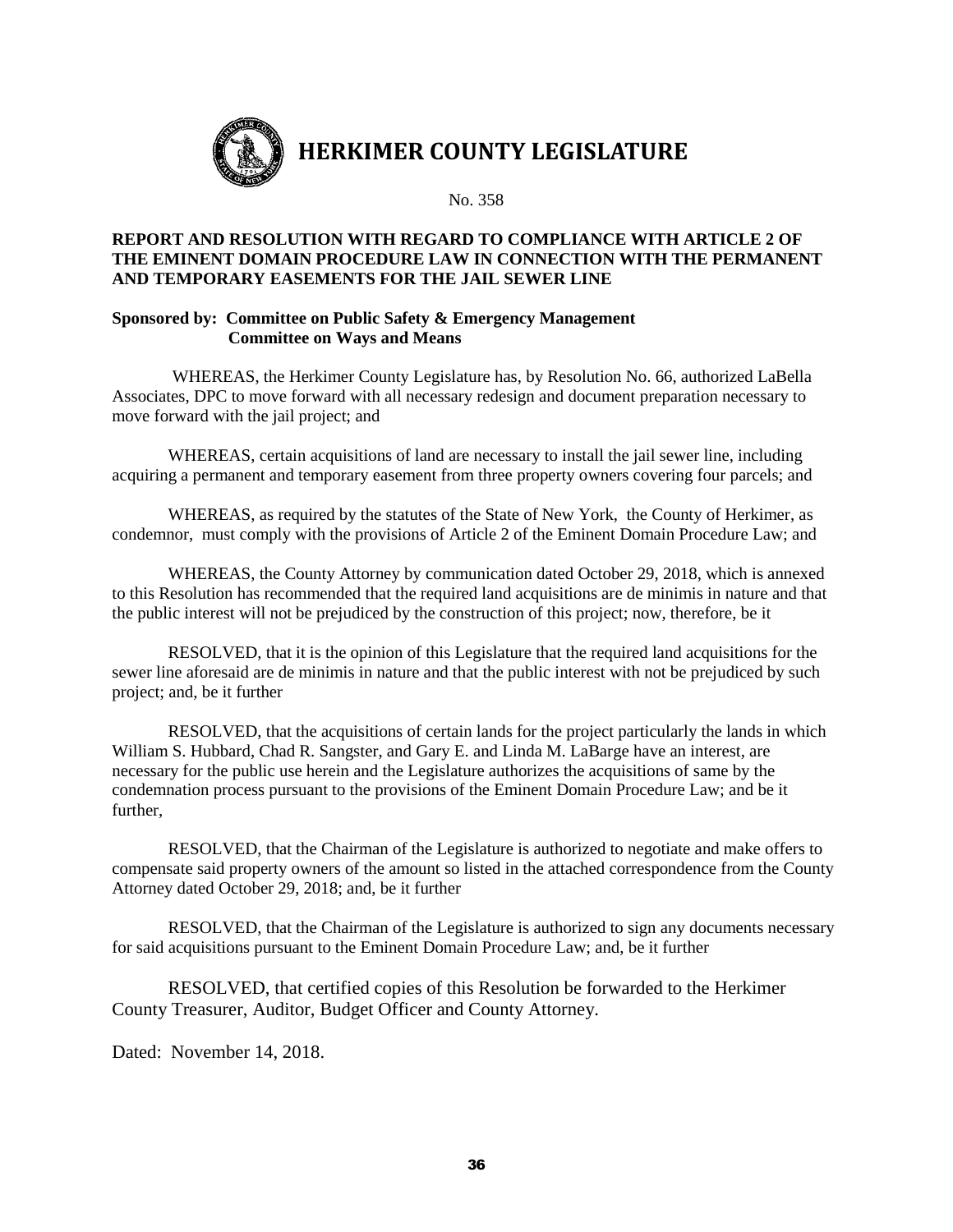

No. 359

## **RESOLUTION AUTHORIZING CONTRACT FOR PROVISION OF FUNDAMENTAL COMMISSIONING SERVICES IN CONNECTION WITH HERKIMER COUNTY CORRECTIONAL FACILITY CONSTRUCTION**

#### **Sponsored by: Committee on Public Safety/Emergency Management Committee on Ways & Means**

WHEREAS, by letter dated November 9, 2018, Sheri A. Ferdula, Budget Officer/Purchasing Agent has advised that Requests for Proposals were received for the provision of Fundamental Commissioning Services for the new Herkimer County Correctional Facility; and

WHEREAS, that letter further states that it is the recommendation of Labella Associates that a contract be awarded to Guth DeConzo Consulting Engineers, P.C., 433 River Street, Suite 6004, Troy New York, 12180, in the amount not to exceed \$78,000, with an additional \$2,000 in reimbursable expenses; now, therefore be it

RESOLVED, that the Chairman of the Legislature is authorized to execute a contract with Guth DeConzo Consulting Engineers, PC, 433 River Street, Suite 6004, Troy New York, 12180, in the amount not to exceed \$78,000, with an additional \$2,000 in reimbursable expenses for Fundamental Commissioning Services, for the new Herkimer County Correctional Facility, with the contract subject to the approval of the County Attorney's office: and be it further

RESOLVED, that certified copies be of this Resolution be forwarded to the Herkimer County Treasurer, Auditor, Budget Officer, County Attorney, LaBella Associates and Guth DeConzo Consulting Engineers, P.C.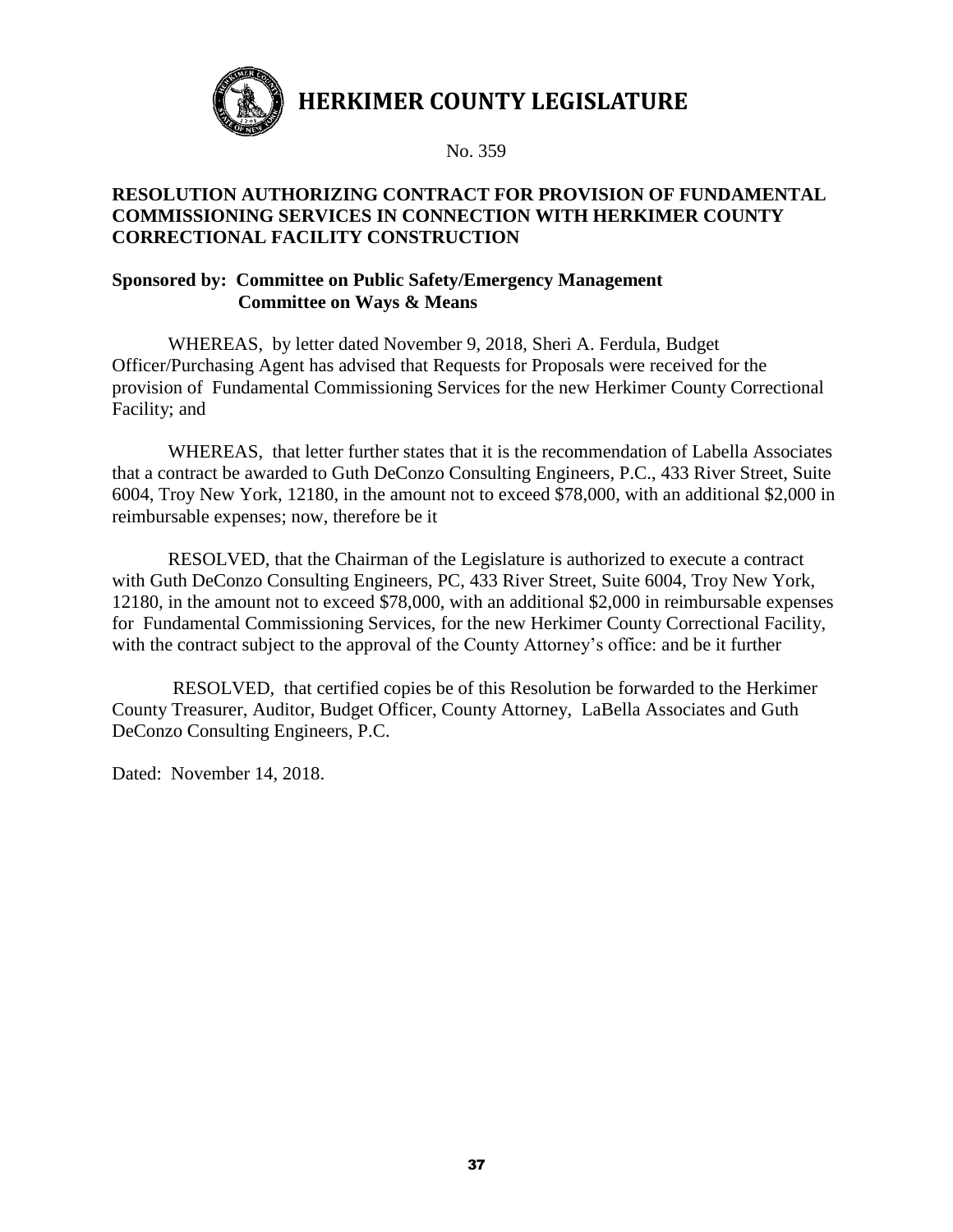

#### **REPORT AND RESOLUTION ADJUSTING WAGES FOR HOURLY EMPLOYEES**

#### **Sponsored by: Committee on Ways and Means**

WHEREAS, by letter dated October 24, 2018 from James W. Wallace, Jr., County Administrator, this Legislature is advised that adjustments must be made to the salaries for the year 2019 for certain employees of the County in various departments who are paid on an hourly basis; now, therefore, be it

RESOLVED, that the wages of all employees of the County of Herkimer paid pursuant to the hourly scale for graded employees be and hereby are, established for the year 2019 as follows:

| Grade          | Hourly Wage 2019 |
|----------------|------------------|
|                | 10.00            |
| $\overline{2}$ | 11.10            |
| 3              | 11.27            |
| 4              | 11.35            |
| 5              | 11.50            |
| 6              | 11.73            |
| ⇁              | 12.00            |

and, be it further

RESOLVED, that the following rates are hereby established for the following positions for the year 2019:

| Title                                             | <b>2019 Rate</b> |
|---------------------------------------------------|------------------|
| Part-time Motor Vehicle Clerk                     | \$14.18/hr.      |
| Court Attendants (per diem)                       | \$62.84/day      |
| **Part-time Building Maintenance Worker (Jail)    | \$11.10/hr.      |
| Part-time Public Safety Telecommunicator (E-911)  | \$14.00/hr.      |
| Part-time Account Clerk (A4010)                   | \$14.16/hr.      |
| Part-time Alcohol Abuse Counselor (Mental Health) | \$26.93/hr.      |
| Part-time Clerk (A3110)                           | \$14.29/hr.      |
| Polling Site Coordinator (Board of Elections)     | \$15.00/hr.      |
| Voting Machine Technician (Board of Elections)    | \$25.00/hr.      |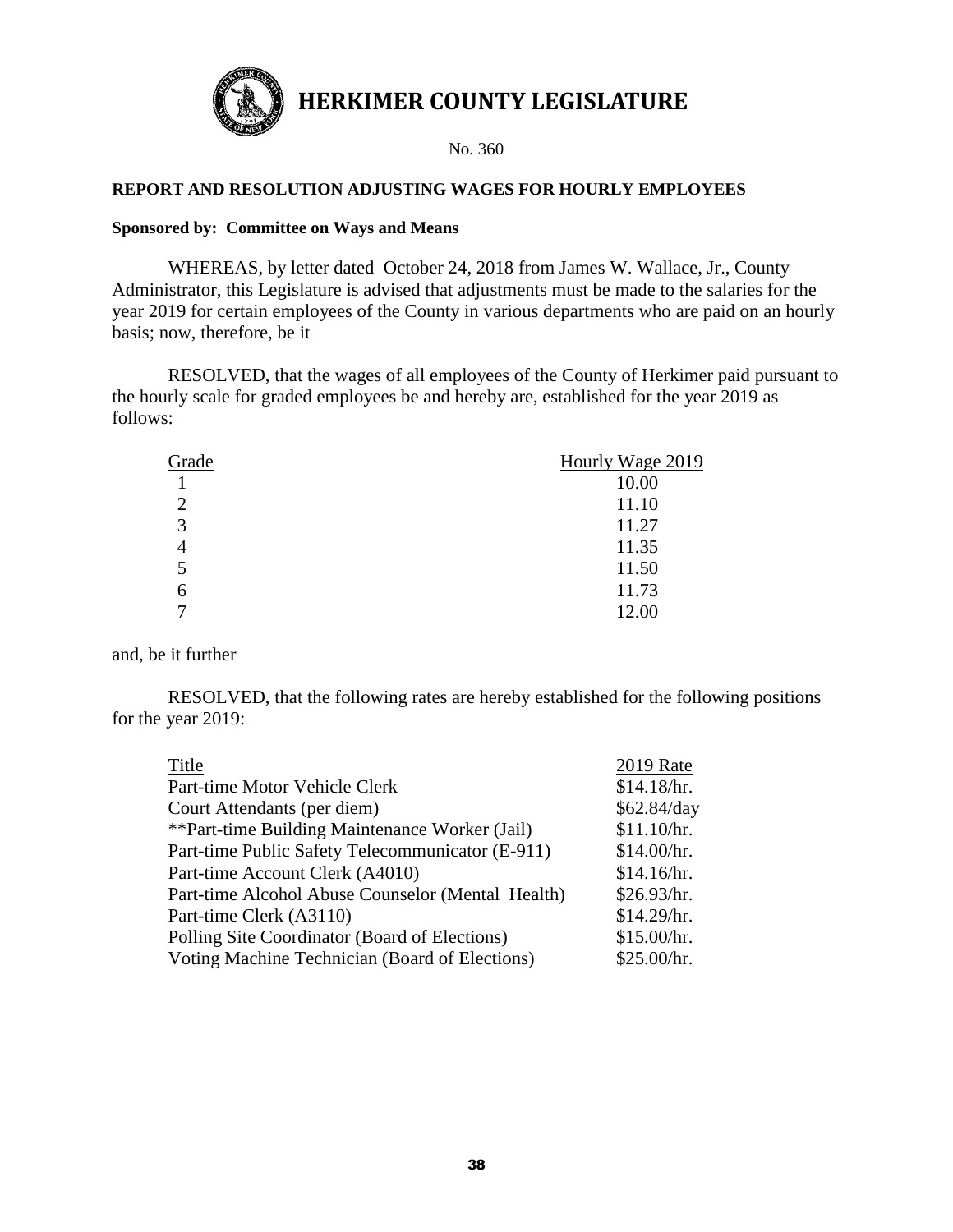# Page II

| Title                                       | <b>2019 Rate</b> |
|---------------------------------------------|------------------|
| Part-time Registered Professional Nurse     | \$22.01/hr.      |
| Part-time Recording Clerk (19 ½ hours/week) | \$14.79/hr.      |
| Hearing Officer                             | \$15.76/hr.      |
| <b>Nurse Practitioner</b>                   | \$51.00/hr.      |
| Part-time Psychiatric Social Worker         | \$35.69/hr.      |
| <b>Psychiatric Nurse Practitioner</b>       | \$66.30/hr.      |

\*\* Changed due to minimum wage

and, be it further

RESOLVED, that certified copies of this Resolution be forwarded to the Herkimer County Treasurer, Auditor, Budget Officer, Personnel Officer and all other department heads.

Dated: November 14, 2018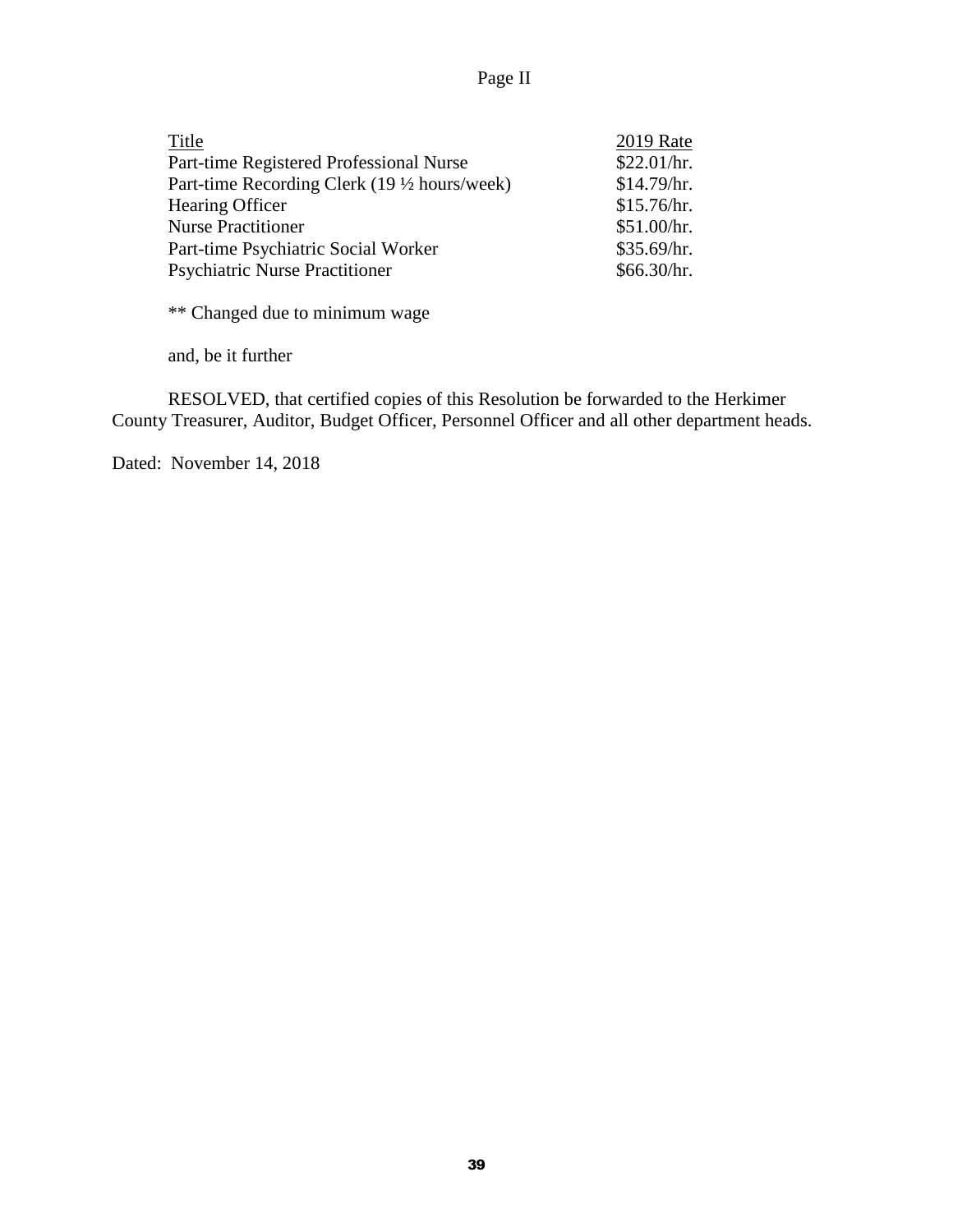

No. 361

#### **REPORT AND RESOLUTION AMENDING FEE SCHEDULE ASSOCIATED WITH CORONERS' DUTIES**

## **Sponsored by: Committee on Public Safety/Emergency Management Committee on Ways and Means**

WHEREAS, by Resolution No. 26 of 1966, the Board of Supervisors established fees for services associated with autopsies, use of morgues, reporting and related costs; and

WHEREAS, by Resolution No. 271 of 2015, this Legislature approved certain changes be made to the fee schedule; and

WHEREAS, it is now recommended that certain changes be made to this schedule; and

WHEREAS, by letter dated October 30, 2018, Albany Medical Center advised that they are increasing the autopsy fee from \$1,000 to \$2,000, and that they will no longer provide forensic toxicology services, now, therefore, be it

RESOLVED, that Resolution No. 271 of 2015 is hereby amended to increase the autopsy fee from \$1,000 to \$2,000; and, be it further

RESOLVED, that in all other respects, said Resolution No. 271 of 2015 is hereby ratified and confirmed; and, be it further

RESOLVED, that certified copies of this Resolution be forwarded to the Herkimer County Treasurer, Auditor, Budget Officer and Herkimer County Coroners.

Dated: November 14, 2018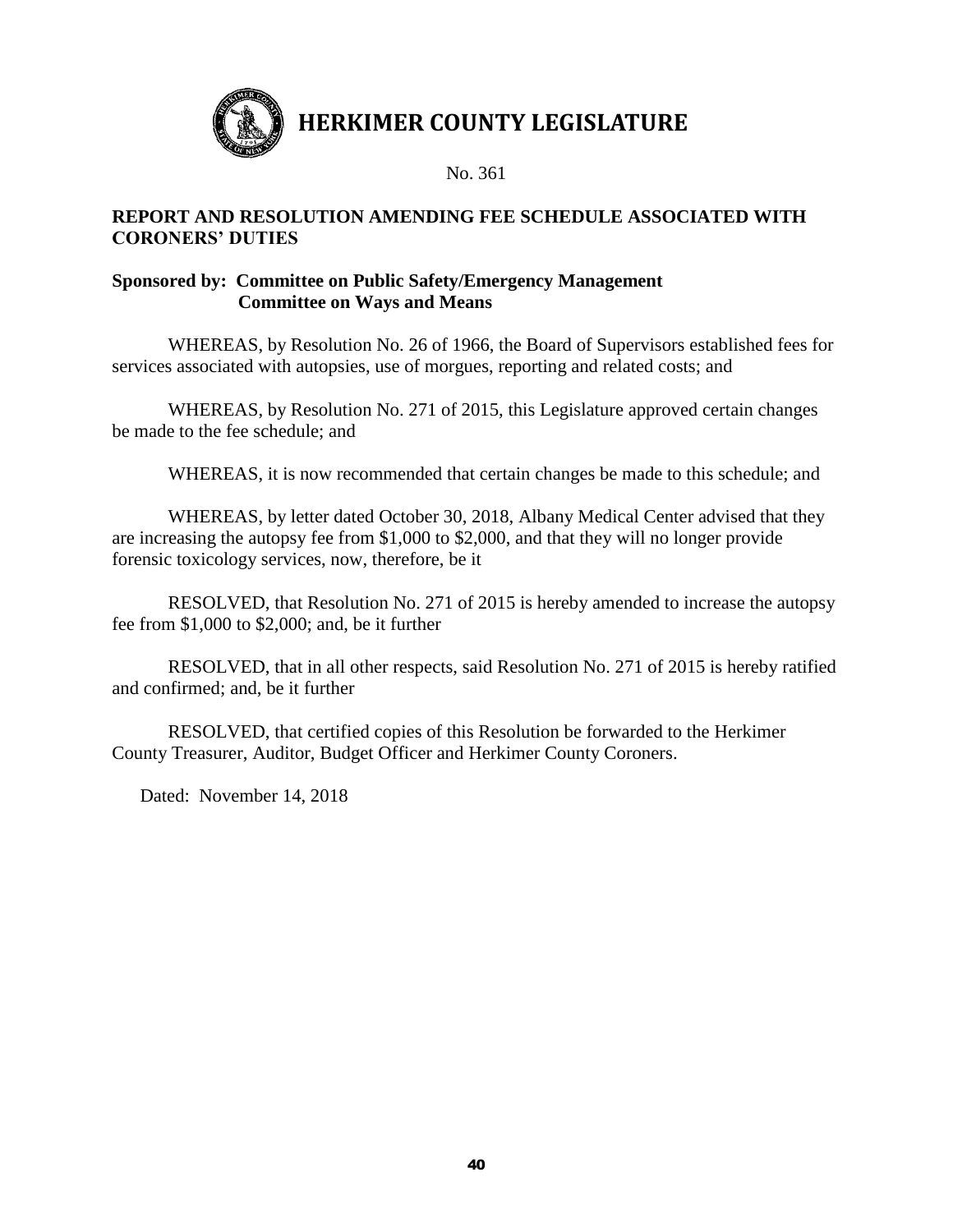

## **REPORT AND RESOLUTION AUTHORIZING CONTRACT FOR FORENSIC TOXICOLOGY SERVICES**

## **Sponsored by: Committee on Public Safety/Emergency Management Committee on Ways and Means**

WHEREAS, by letter dated November 13, 2018 from James W. Wallace, Jr., County Administrator, this Legislature is advised of a request to enter into a contract with National Medical Services (NMS) of Willow Grove, Pennsylvania, to provide toxicology services; and

WHEREAS, the current provider, Albany Medical Center, will no longer provide these services effective November 30, 2018; now, therefore, be it

RESOLVED, that the Chairman of this Legislature is hereby authorized to enter into a contract with National Medical Services (NMS), 3701 Welsh Road, Willow Grove, PA 19090, to provide toxicology services effective December 1, 2018; and, be it further

RESOLVED, that certified copies of this Resolution be forwarded to the Herkimer County Treasurer, Auditor, Budget Officer, National Medical Services.

Dated: November 14, 2018.

.